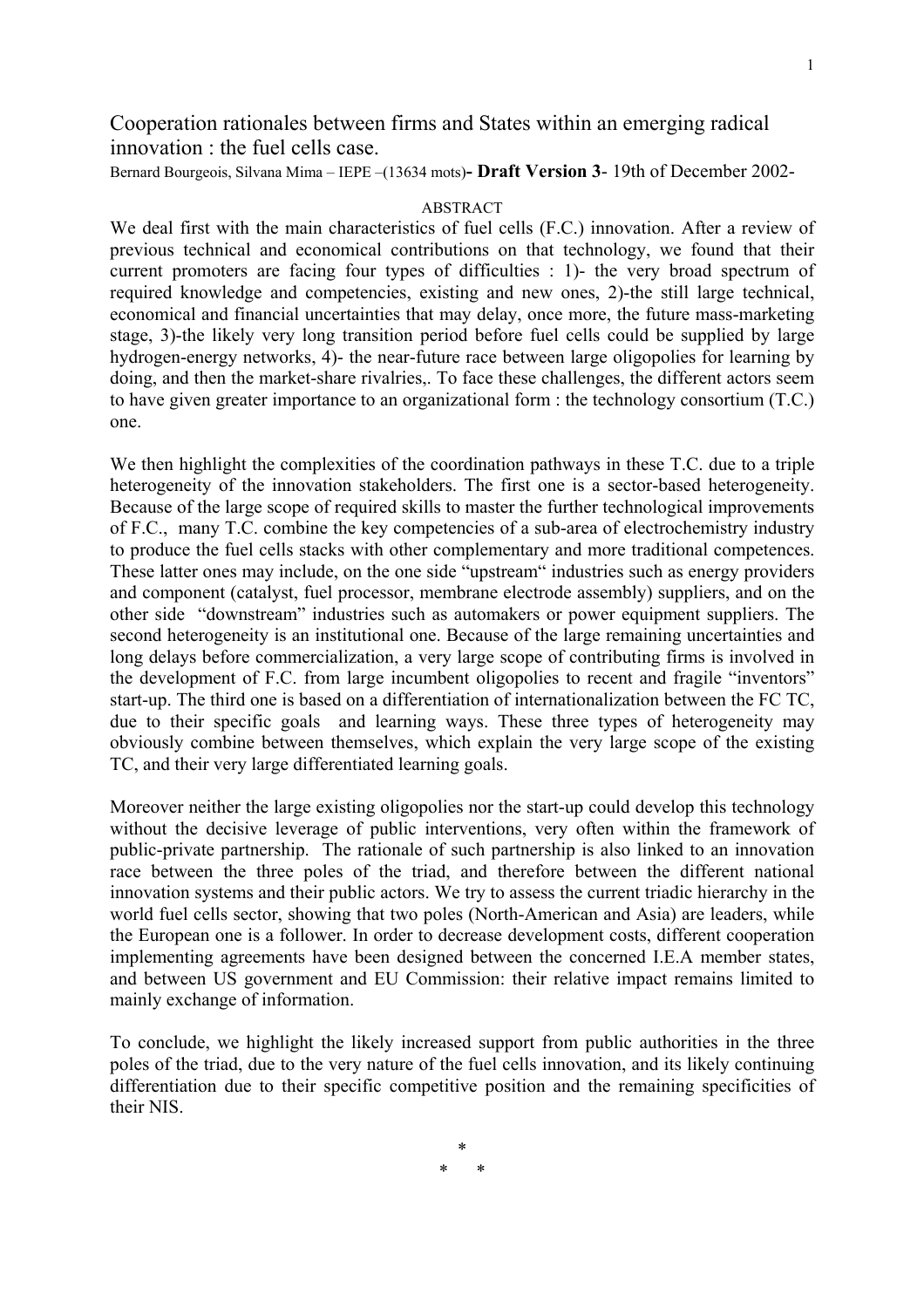Cooperation rationales between firms and States within an emerging radical innovation : the fuel cells case.

Bernard Bourgeois, Silvana Mima – IEPE (\*)

19 th of December 2002

## **INTRODUCTION**

-

Technology consortia (T.C.) are becoming one of the most usual organizational form selected by high-technology firms to develop their innovations. The explaining factors of a such success, and behind that, the cooperation rationales of this type of organization are recalled by Baumol (2002). While economists used to mainly highlight the dimension of sharing the financial burden of high-cost innovation within a group of firms rather than a single enterprise, he focuses on the complementary dimension<sup>[1](#page-1-0)</sup> of technical changes particularly along the vertical relationships which are implied in rapid evolving technology industry. Following this direction, Baumol adds the following empirical and theoretical result : "*Firms that pool their innovation gain a competitive advantage over firms that depend only on their own R&D resources. The resulting competitive handicap to non participants in a Technology Consortium (T.C.) can grow cumulatively as time passes*."(op.cit.p.94). The identification of a such dynamic trend between world-level competing firms, but also between competing nations is a first importance issue to understand innovation race at the world level, and possibly to shift public policies at a national and regional level. But a such evolution is simultaneously generating new issues, such as the allocation of intellectual property right between the increasing number of involved stakeholders in the more collective innovation process.

This co-operation dimension seems also most relevant in the fuel cell (F.C.) technology case. The development of F.C. and hydrogen technologies are taking an increasing place within a very lively, and sometimes confusing, public opinion debate with apparently equal contributions of pro's and con's. Between the new massive R&D push of the beginning of nineties in fuel cells areas and now, T.C. are present, but with at least two main evolutions: -the number of these TC has dramatically increased,

-and the coordination schemes have shifted to more hybrid (public/private actors) and international ones.

In this chapter, we focus on the rationales of cooperation involved in the development of that innovation, and particularly on the great scope of T.C. either from an sector-based and institutional point of view, or from a country point of view.

To reach this objective, we will divide our presentation according to the three following parts. We deal first with the four main economic characteristics of a such innovation. We then highlight the broad scope of the coordination schemes in these T.C. due to a triple heterogeneity of the innovation stakeholders (firms). We finally focus on major involvement of national public authorities in fuel cells development and T.C.

<span id="page-1-0"></span><sup>\*</sup> We deeply thank Patrick Cohendet for its comments and suggestions, and Arman Avadykian for our numerous phone discussions.

<sup>1</sup> A closed idea may be found in the concept of complementary assets. (See B.Guilhon, 2001).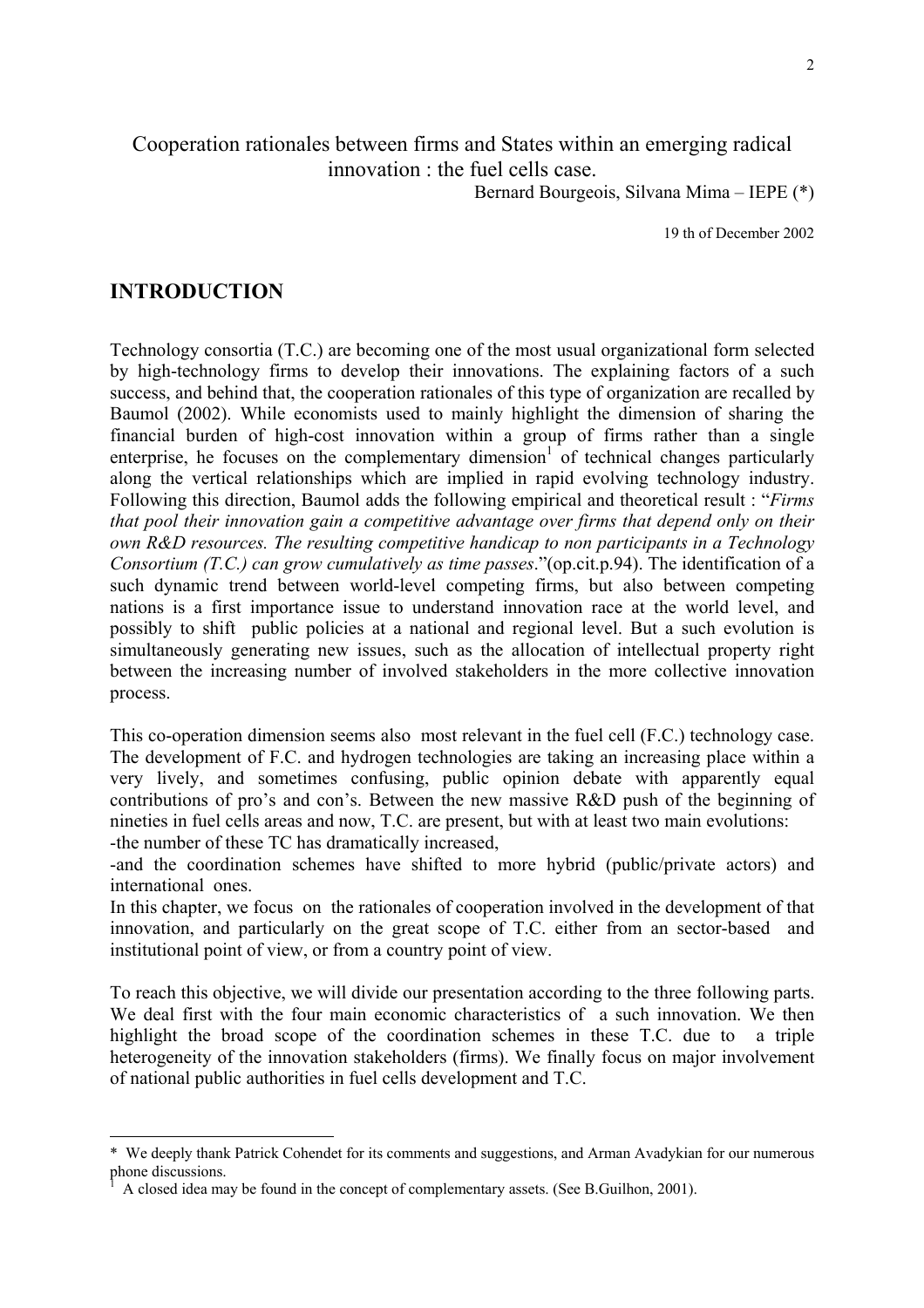## **I-Four stylised facts about fuel cells innovation in 2003**

What are the main fuel cells characteristics which scholars should take into account within their analysis of this innovation process, in particular for the either competing or convergent initiatives by the big stakeholders, be it National Innovation Systems or Multi National Firms? Based on a factual basis developed from many investigations by recognized experts in this area, which include works from Mima S., 2000, Avadikyan A., (2003), National Academies (2002), Steinerman P.P., (1999), Alleau T., Barbier F., (2001), four stylized facts may be identified.

## **I.1- Fuel cells innovation is a radical one, which potential market scope seems huge in stationary and transport uses.**

Following the suggested innovation taxonomy by J.M. Martin (2000, p.35), we may refer to the notion of radical innovation. This type of innovation is based on the fact that fuel cells technology is an entirely new physical process<sup>2</sup> of energy conversion which allows to convert a combination of hydrogen and oxygen into power electricity. As such fuel cells technology requires a new set of scientific and technical knowledge in the history of energy systems, and therefore calling for the building of new sets of knowledge. This intellectual creation , and the production of the associated artefacts, are following a progressive and cumulative path. Within this path the emerging phase encompasses the notion of "*disruptive technologies*" (Christensen, 1997), that is to say technologies limited to narrow niches at the beginning of the transition period between the new and 'mainstream' technologies, because some attributes of the new technology remain inferior to the pre-existing one. Progressively with different learning processes, these inferior performances may be improved and therefore new niche markets will become competitive ones. In the medium and long term, this kind of radical innovations involves a "*technology transition*" which "*do not only involve changes in technology, but also changes in user practices, regulation, industrial networks, infrastructure, and symbolic meaning or culture*"(F.Geels, 2002).

The potential market scope is linked to the very nature of this technology : it should allow on the one side high energy performances ( high conversion efficiency, including in the intermittent uses), and on the other side an outstanding flexibility. This flexibility include the two following dimensions :

- either with the broad scope of energy uses which potentially may be supplied by this technology ( 1- fixed power generation for stationary uses, 2- power generation within vehicles for mobile uses and 3- micro power generation for portable equipment), within a power scope ranking from some watts to several megawatts, therefore from distributed electricity generation to the power plants dedicated to the great national networks supplies.

-or with the scope of fuels which can be mobilized : on one side petroleum products, methanol and natural gas with processor, on the other side compressed or liquefied hydrogen which has been produced from different renewable or non renewable energy sources.

-or with its aptitude for modularity, which does not mean that this technology is insensitive to scale economies.

<span id="page-2-0"></span><sup>&</sup>lt;sup>2</sup> Although the invention of this physical process dates from Sir William Grove's discovery (1839), the emerging innovation phase in the very limited niches of aerospace applications only begins in the 1970's.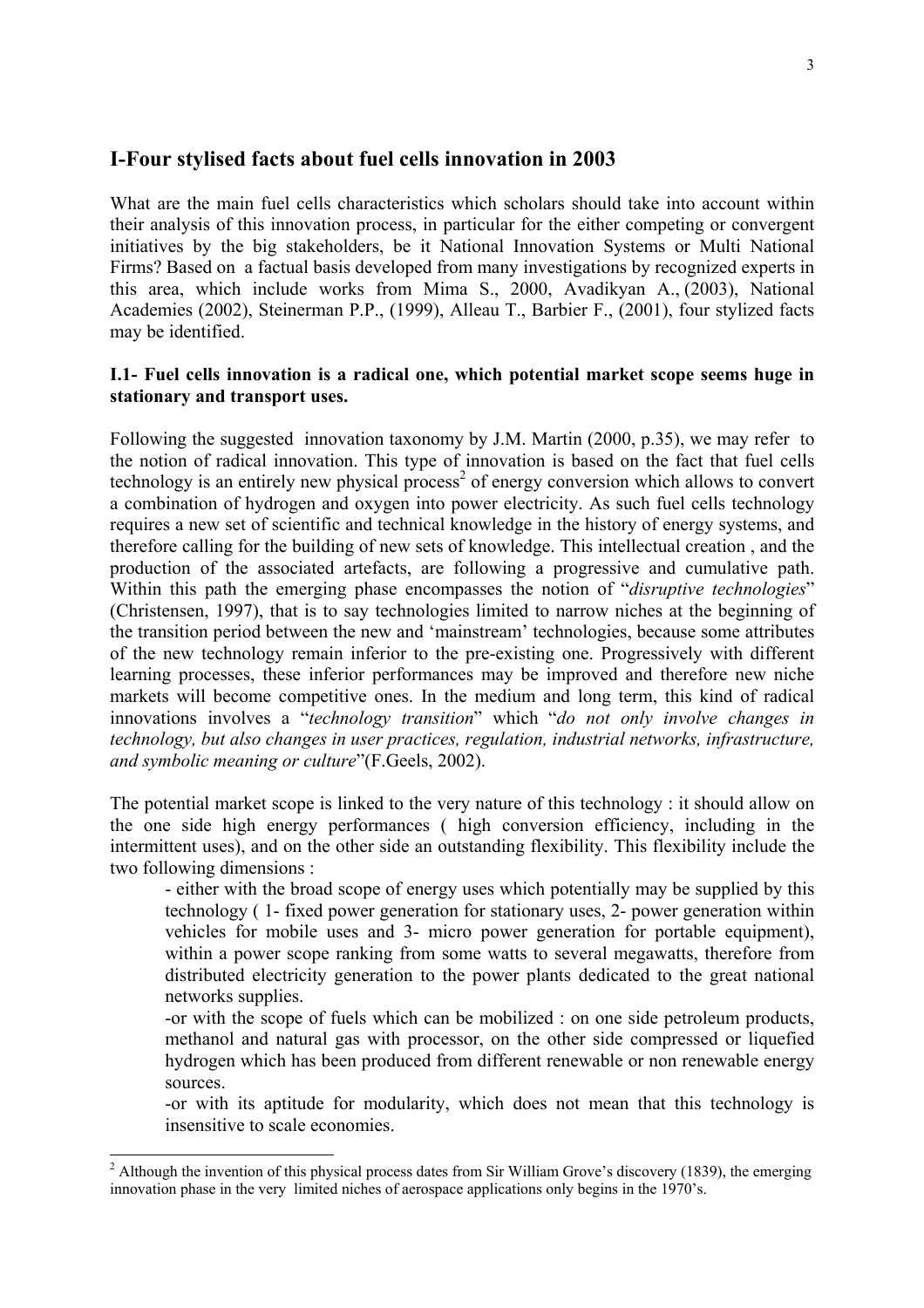In other terms, this innovation is the likely support of a cluster of new generic energy supply and conversion technologies, which mobilize a large scope of new scientific and technological knowledge. This characteristic addresses the issue of the nature of the institutions and organizations which may overcome the required competencies.

### **I.2- In 2003 this innovation has reached a pre-commercialization stage for which the future development timetable is still spoilt by many uncertainties**

The evolution towards a commercialization phase is still conditioned by reduction of technical and economical uncertainties, which give to that technology a still hypothetical character of innovation, given that innovation implies a successful entry on the market. Despite the succeeded penetration in some limited niches (aerospace uses, some military uses in submarine, and some marginal stationary applications until today, plus a near marketing stage for micro portable equipment), remaining uncertainties are preventing the commercialization phase. These uncertainties are obviously interlinked. However they will be separately presented here.

Despite significant advances during the  $1990<sup>3</sup>$  $1990<sup>3</sup>$  $1990<sup>3</sup>$  decay, some outstanding scientific and technical uncertainties remain to be solved. They first deal with complexity, that is to say the interdisciplinary nature of the emerging new knowledge basis. For example, SECA program (2000) in USA argues that in order to reach minimum performance/costs goals in the Solid Oxyde Fuel Cells (SOFC) pathways, breakthrough innovations are required in many areas, such as ceramic materials, power electronics, advanced manufacturing techniques for cheap stacks production, miniaturization of components and in-board fuel processors, ….

 Then these uncertainties cope with the reduction of the existing gap between the obtained functionalities by the prototypes in field test and the minimal required functionalities in each niche. For example the expected improvements in stationary uses are rather dedicated to the reliability and durability goals, while in transport uses basic improvements are hoped in miniaturization, reliability, balance of plant, and the ability of fuel cells to fit constraints such as load variations and road vibrations.

Moreover these technical uncertainties are combined with the economic ones, which determine the speed of adoption and diffusion of this technology. This economic uncertainty is linked to a very mobile competitive position between fuel cells and its existing substitutes, or its improved performance substitutes. Today FC have investment and operating costs several times higher than their substitutes. The technical advances in FC should at least partially reduce these overcosts. But this looks like a speed race in the performance improvement of competing technologies, sometimes reducing (fuel cells advance), sometimes increasing (substitutes advances) the price gap. This theoretical possibility becomes a practical one when the competing technologies benefit from the support of public authorities in some important National Innovation System. Because these issues are in-depth developed by S.Mima and P.Criqui in their contribution (The future of fuel cells in a long term inter-technology competition framework), readers are invited to refer to this chapter.

Finally one should also take into account the financing uncertainties of a certain number of small fuel cells developer firms. Many of these start-up with small equity and without market are financially dependent on the stock market expectations about their economic future. When

<span id="page-3-0"></span> $3$  T.Alleau (1998) points out many advances in power density increase of fuel cells stack, the decreasing required quantity of catalyst (platinum), the components durability,….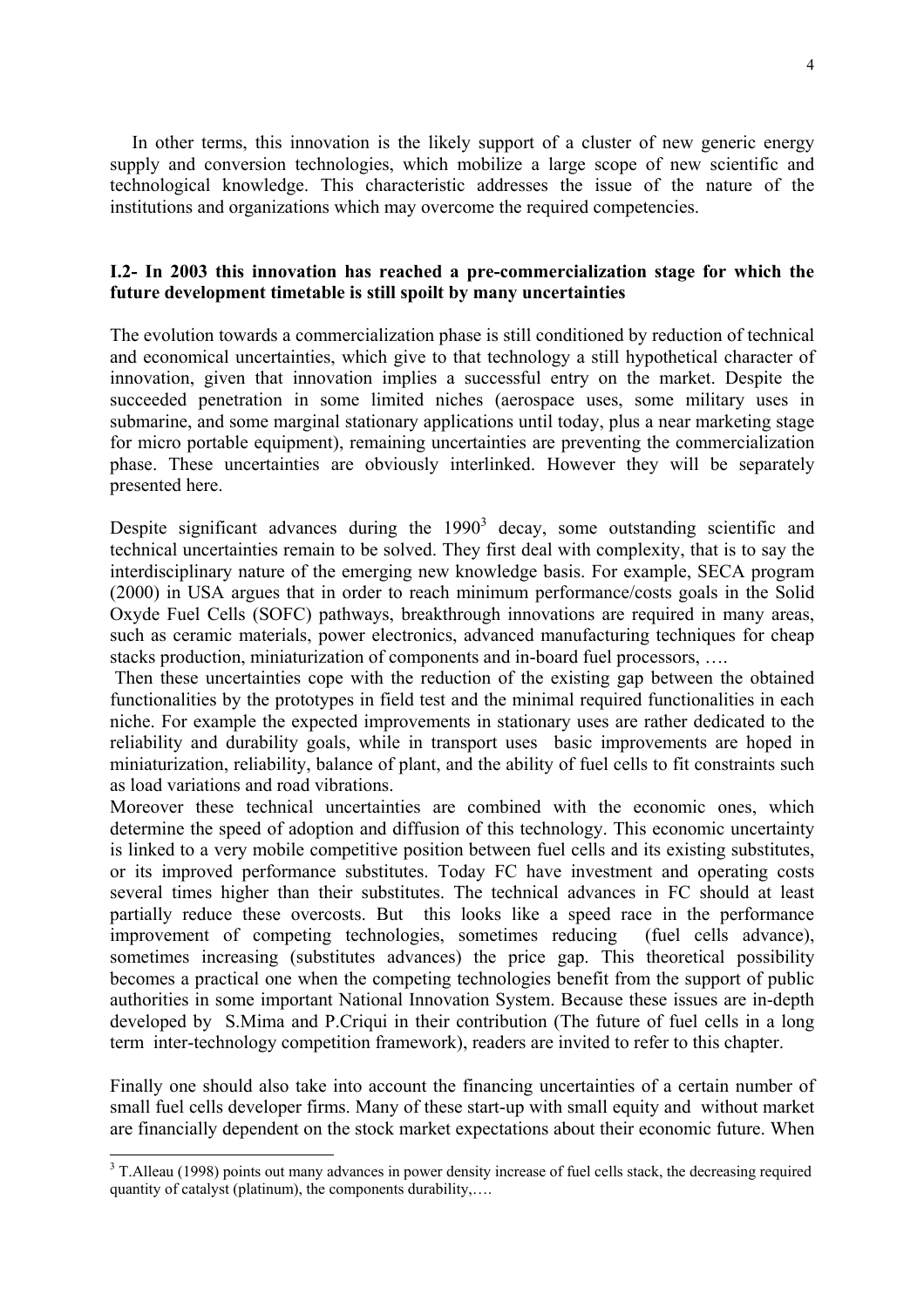stock market is bearish, these start-up may be very fragile. Moreover commercialization public announces have been clearly too optimistic<sup>4</sup> since the end of 1990's, either by public or private actors. These two combining factors, a depressed stock market for the high tech societies and an imprudent and excessive optimism, have forced small and medium firms from the years 2000/ 2001 to explicit all the incurred risks by their current or future shareholders. However the long list of these risks, which is presented in Box 1 for the Plug Power case (Annual report 2001), may persuade risk-adverse investors not to go.

Box 1 : Existing threats and uncertainties in 2002 about the future commercialisation schedule of fuel cells : the case of Plug and Power Inc.

Because of several factors, small fuel cells developer companies are now forced to explicitly mention the main risks and uncertainties which could prevent or delay their forward-looking statement on commercialization milestones and their future results. In its 2001 Annual Report on Form 10-K , Plug and Power Inc. stated an impressive list of not less than 31 of such factors. Despite some US traditions ( the high role of lawyers in current management issues), and some Plug and Power Inc specificities ( small company involved in the development of PEM fuel cells, dependency for commercialization to an exclusive distribution agreement with General Electric Fuel Cell Systems, securities class action litigation), we believed this list is relevant to understand what were the existing threat and uncertainties in 2002 for this kind of small companies about the future development and commercialisation schedule of fuel cells.

For simplification reasons, we decide to regroup this list of 31 factors into the following four broad categories (quotations are italic written):

1-Technical uncertainties on future development performance:

*-"We may never complete the research and development of commercially viable stationary fuel cell systems."* 

*-"We have not fully developed and produced the product that we have agreed to sell to GE Fuel Cell Systems".* 

*-"We have not met in the past and may not meet in the future product development and commercialization milestones."* 

*-" Our fuel cell systems use flammable fuels which are inherently dangerous substances."* 

-" *Failure of our field tests could negatively impact demand for our products."* 

2- Limiting/restricting business conditions :

-

-" *We have incurred losses and anticipate continued losses for at least the next several years."* 

<span id="page-4-0"></span><sup>&</sup>lt;sup>4</sup> Many examples may be quoted : we choose to give the following ones in stationary application. Around the year 1997/98, the Federal Energy Technology Center (Office of Fossil Energy-US DOE) announced within the framework of the "Advanced Clean/Efficient Power Systems" program in a "project FACTS" related to the Research and Development program on Solid Oxide Fuel Cell Project by then Westinghouse Electric Corp, that "*The program goals are to commercialise the tubular SOFC technology by 2002*." ( Source :

[http://www.h2fc.com/companies.html\)](http://www.h2fc.com/companies.html). In 2001," The Solid State Energy Conversion Alliance", an alliance of U. S. industry, universities, and other research organizations to promote the SOFC technology, announced in 2001 the new commercialisation goals of low-cost solid oxide fuel cells : 800\$/kw in 2005 for the residential market, and 400 \$kw in 2010 for the commercial and utility market. In November 2002, Melanie Forbrick, spokeswoman of Siemens Westinghouse Power Corp, made the following statement : " *What we are going to do is remain in the pre-commercialization phase for longer than we originally anticipated, with the economic US situation spilling over into the worldwide market*."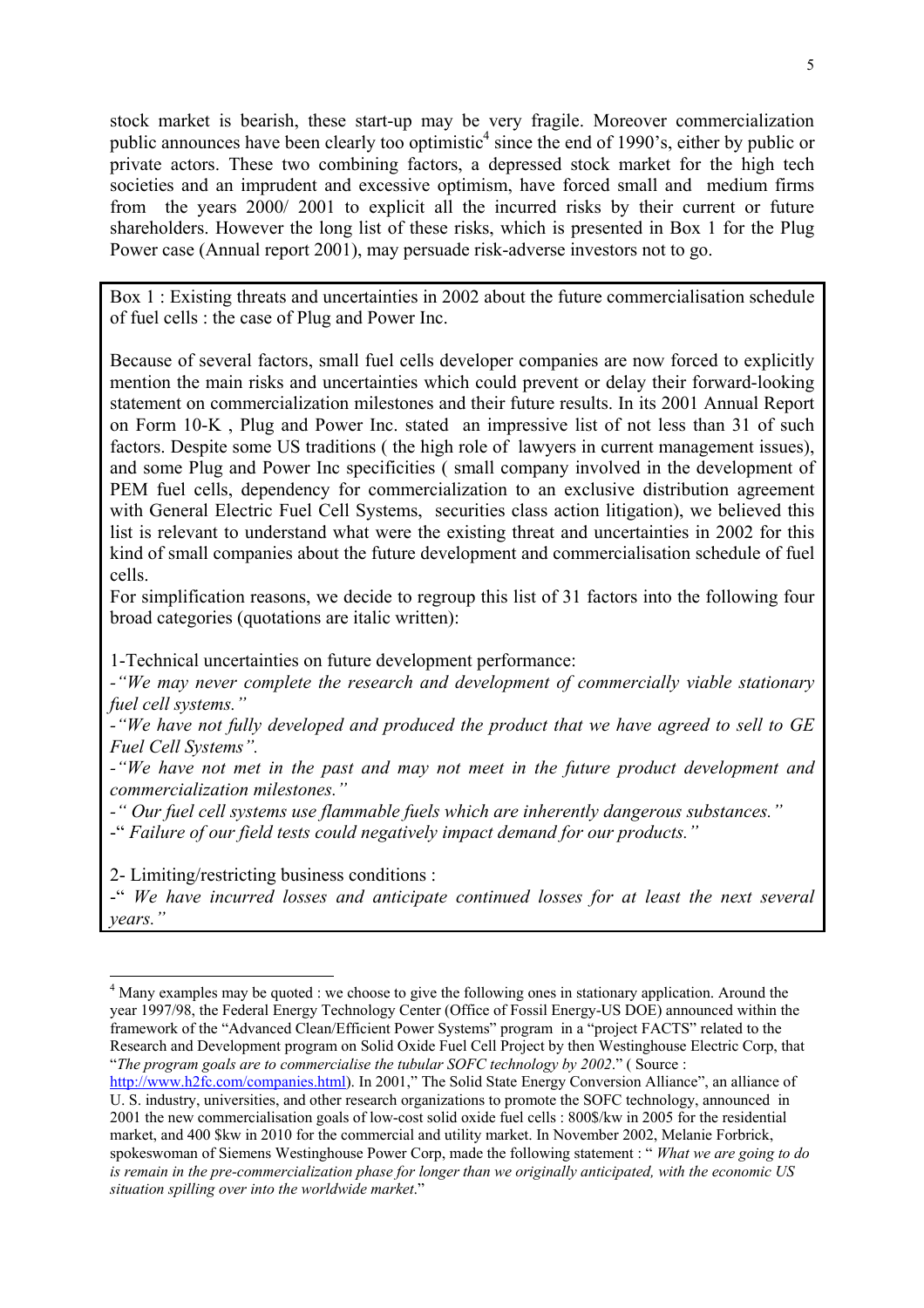*-" A viable market for fuel cell systems may never develop or may take longer to develop than we anticipate"* 

*-" We face intense competition and may be unable to compete successfully."* 

*-" Future acquisitions may disrupt our business and distract our management."* 

*-" Our stock price has been and could remain volatile."* 

3- In-house limited competencies/skills

-" *We have only been in business for a short time, and your basis for evaluating us is limited."* 

*-" We have no experience manufacturing fuel cell systems on a large-scale commercial basis."* 

*-"Delays in our product development will likely have a material impact on our commercialization schedule"* 

*-" We must lower the cost of our fuel cell systems and demonstrate their reliability."* 

*-" We may be unable to raise additional capital to complete our product development and commercialization plans."* 

*-" We may not be able to protect important intellectual property."* 

*-" We may have difficulty managing change in our operations."* 

*-" Our future plans could be harmed if we are unable to attract or retain key personnel."*

4- Dependency from outside institutions behaviour, shareholders conflicting objectives, substitute products competition, unfavourable fuel inputs evolution

-" *We are heavily dependent on our relationship with GE Fuel Cell Systems and its commitment to develop the fuel cell market."* 

-" *We depend on third parties for certain aspects of product development, manufacturing and the development and supply of key components for our products."* 

*-" We will rely on our partners to develop and provide components for our fuel cell systems".* 

-" *Changes in government regulations and electric utility industry restructuring may affect demand for our fuel cell systems."*

-" *Our business may become subject to future government regulation which may impact our ability to market our products"* 

*-" Utility companies could place barriers on our entry into the residential marketplace"* 

-*"Alternatives to our technology could render our systems obsolete prior to commercialisation"* 

*-" The hydrocarbon fuels and other raw materials on which our systems rely may not be readily available or available on a cost-effective basis."* 

*-" We will need to establish additional strategic relationships to complete our product development and commercialization plans."* 

*-" We face risks associated with our plans to market, distribute and service our products internationally."* 

*-" Our government contracts could restrict our ability to effectively commercialize our technology."* 

*-" GE MicroGen and DTE Energy have representatives on our Board of Directors."* 

*-" We are subject to a securities class action litigation.."* 

Source : authors, from Plug and Power Inc Annual Report –2001-Form 10 K.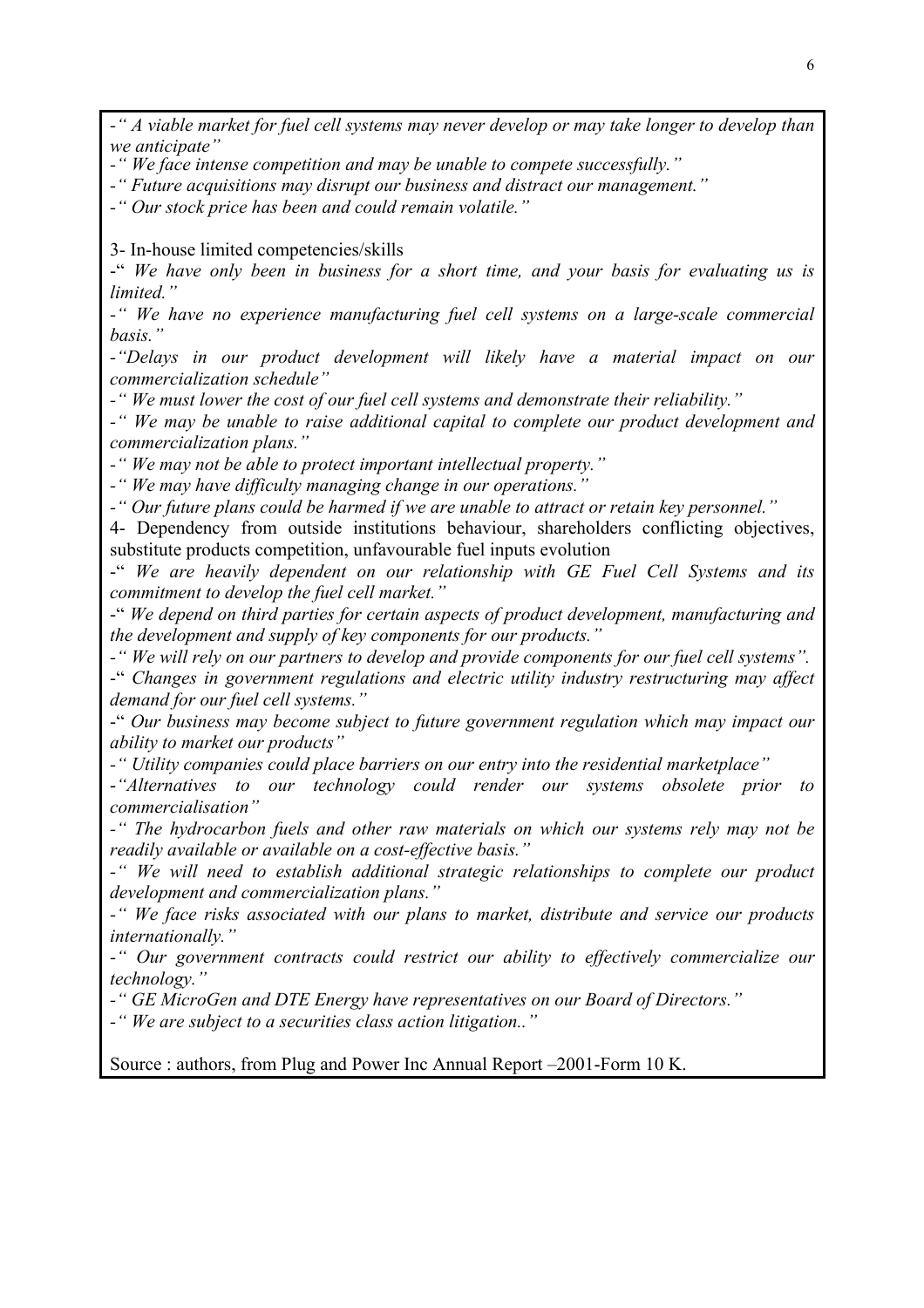## **1.3- Massive insertion of FC innovation in the energy systems implies a long transition period before its coupling with the hydrogen energy pathways**

Fuel cells are mainly an hydrogen and oxygen conversion system into electric power. Without a direct hydrogen supply, a complementary device, the fuel processor, transforms liquid or gaseous hydrocarbons into a gas mix with high hydrogen content. But this supplementary stage implies : i) increased capital and operating costs, ii) a lower energy efficiency, and therefore increased CO2 or CO emissions which decrease the environmental performance of this technology, and iii) if the case arises an inferior operating performance of the fuel cell. In short, energy supplies to fuel cells will to face the following dilemma.

 -Either within a direct pathway the supplied fuel is hydrogen ; but in this case the following issues will have to be solved : i) hydrogen storage issues : the pressure vessel or " *specially shaped conformal tanks*" technologies included into vehicles remain to be socially accepted, while "*both hybride and carbon nanostructure storage technologies remain immature at this stage*" (SAE Automotive Engineering, 2002), ii) hydrogen transport and distribution issues on a vast territory: issues are to find the way to finance the enormous upfront costs, that is to say a new energy network, iii) hydrogen production issues : a costeffective way<sup>5</sup> has to be discovered to mass- produce hydrogen under a neutral ecological balance requirement, either from reforming non-renewable carbon fuels but with CO2 sequestration, or from solid biomass conversion<sup>[6](#page-6-1)</sup>.

 -Or within an indirect pathway, the difficulty of hydrogen-energy supplies is avoided by using the existing petroleum fuels distribution network; but in this case one has to face the simultaneous problems of investment and operating overcosts when using the on-board fuel processors.

In a medium and long term perspective, all these issues may likely be overcame; but their progressive solving requires cooperation between fuel cells developer, energy suppliers, and original equipment manufactures be it automakers or power plant providers, in order to benchmark the different feasible technical solutions ( cf. for example the California Fuel Cell Partnership). This supplemented experimentation with the necessary improvements of the processor unit miniaturization and more generally of their global performances implies new lead times for the commercialization of fuel cells. In long term there will be an obvious coevolution between the successful marketing of fuel cells on the one side, and hydrogen-energy networks on the other side. In short term the absence of such energy infrastructure can be overcame for the fuel cells marketing, but their necessary creation will require a long "*technology transition*" which will require several decays before a massive insertion of hydrogen networks into energy systems.

<span id="page-6-0"></span><sup>&</sup>lt;sup>5</sup> This requirement excludes, unless specific niches (large and cheap hydro power plant), the hydrogen generation from water electrolysis. Small hydrogen production at residential level from photovoltaics or from wind energy does not yet appear as a cost-effective solution. Another future direction remains to be proved technically and economically : steam reforming by high temperatures nuclear reactors.

<span id="page-6-1"></span><sup>&</sup>lt;sup>6</sup> Among the different future pathways, the gazeification of wood/crop trees appears as one of the most promising.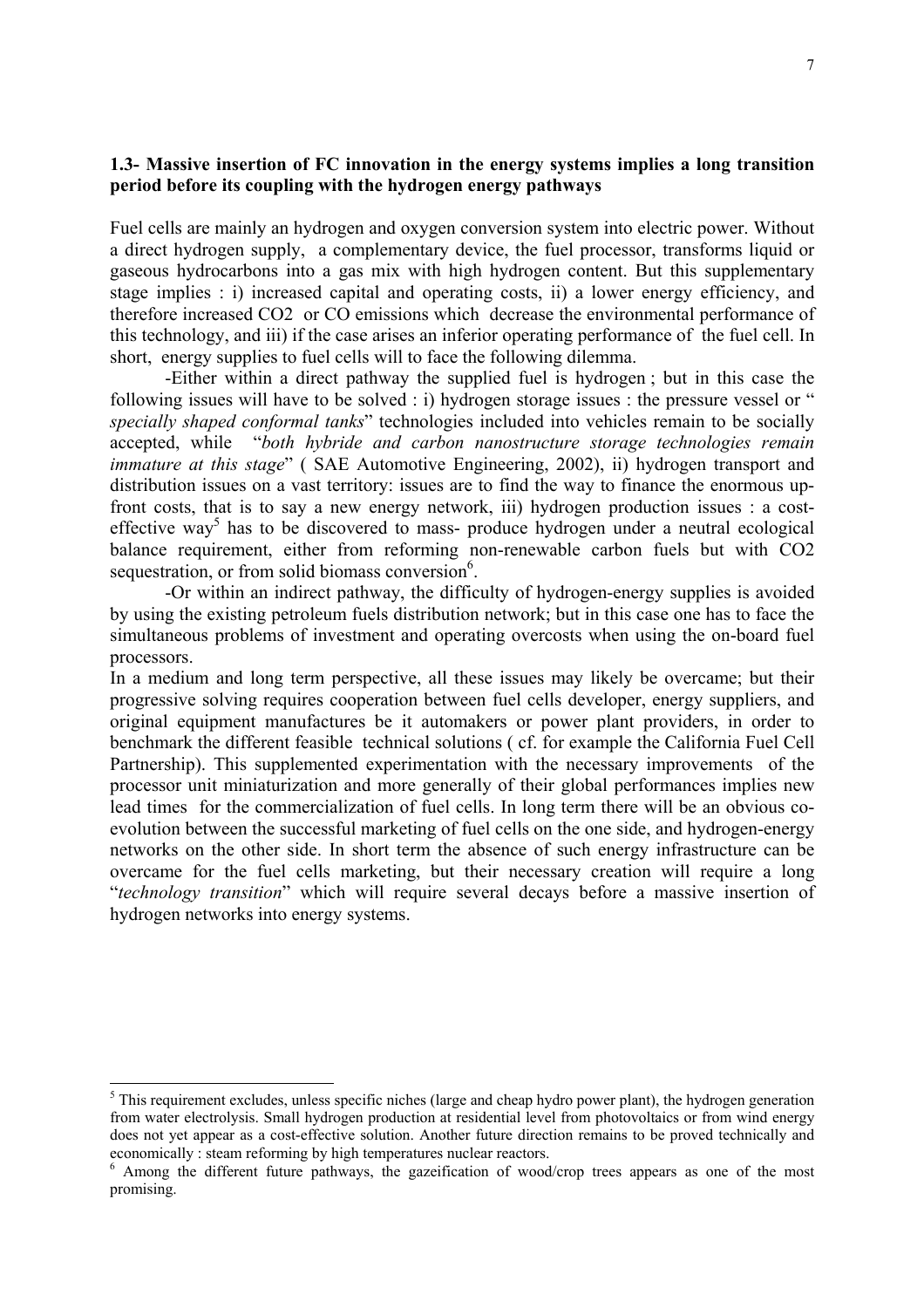## **I.4-Specific learning routes and scope of potential markets are structuring the competitive expectations from big actors within strategic games of innovation race.**

Experts generally forecast that, despite a given development stage, the main improvement perspective of fuel cells will be mainly based on learning by doing. This changed way of learning would determine the transition from emerging to key technology, and then to basic technology.

According to Alleau and Barbier (2001), the « *contraintes d'industrialisation en grande série* » give incentives to a selection of two pathways among the eight ones which have been explored : « *…la filière des piles à électrolyte polymère solide (PEMFC) et celle des piles à oxyde solide (SOFC)* »( op.cit. p. 56,57). SECA program has announced a such objective to be reached in ten years ( (2010) : the objective of 400 \$/kW in the fuel cells with solid electrolyte<sup>[7](#page-7-0)</sup>.

Even if auto-promotional aspects have to be taken into account in such program expectations, the competitiveness condition within a five to ten years term in stationary uses lies on mass production for increasing size niches, which will be accessed through decreasing costs ${}^{8}$  ${}^{8}$  ${}^{8}$ . The same type of change is expected by big automakers in the PEMFC pathway, but with a time lag of two to five years in respect to the stationary uses.

During that evolution one may note the change of learning way<sup>[9](#page-7-2)</sup>. After the learning trough increased variety during the very first stages of innovation process (benchmarking between several technical pathways), a new learning type would follow : learning trough specialization/standardization which be based on learning by doing, with transition issues between these two types. This expectation is shared by fuel cells manufacturers, and all the others involved stakeholders in cooperation networks. The new strategic issue that the big industrial groups are facing could be expressed in this way : what pathway should we follow today in order to be in a position of participating to morrow into the innovation race through learning by doing ?

Faced with this perspective of a new selection stage, the "shake-out" one when economic competitiveness and industrial maturity are reached, one perspective might be to look for « network externalities » ; these « network externalities » could be obtained through consortium which would progressively succeed in standardizing and transforming the different fuel cells component into compatible and efficient ones. In that perspective the market takeoff will mainly or uniquely benefiting to the standardized products of the consortium (winner takes all strategy), because their stakeholders have succeeded to

<span id="page-7-0"></span><sup>7</sup> « *The basic building block will be a 5-kW solid state fuel cell module that can be mass-produced and used for residential or auxiliary power unit applications. The mass-produced 5-kW core modules will be combined like batteries for applications with large power needs, thus eliminating the need for custom designed fuel cell stacks to meet a specific power rating. SECA technology will ultimately lead to megawatt size configurations for commercial/light industrial packages and Vision 21 central power station applications*" (SECA,US DOE, 2000, p.1).

<span id="page-7-1"></span> $\delta$  From information collected in Dupont-Roc and al (2001), and Alleau and Barbier (2001), the following markets may be reached according to the following investment cost : 1) between 6000 and 4000  $\epsilon$ /kw, back-up for premium power applications: computer centers, hospitals,...; 2) between 3000 and 2000  $\epsilon$ , portable equipment; 3) between 1500 and 800  $\epsilon/\epsilon$ w, electricity supply for small firms and services sector; 4) between 800 and 300 €/kw, individual electricity generation for residential , 5) from 300 €/kw, electricity generation for networks; 6) from 200 to 150  $\epsilon$ /kw, heavy duty vehicle; 7) between 100 and 50  $\epsilon$ /kw, light duty vehicle.

<span id="page-7-2"></span><sup>&</sup>lt;sup>9</sup> On the relationship between uncertainty forms and learning forms, E Conesa, (1998) identifies the two following modes : in the first place in front of structural uncertainties, which fit the area of radical innovations, the focused type of learning will be the variety one; in the second place in front of parameter uncertainties, which fit the area of incremental innovations, the focused type of learning will be the specialization/standardization one.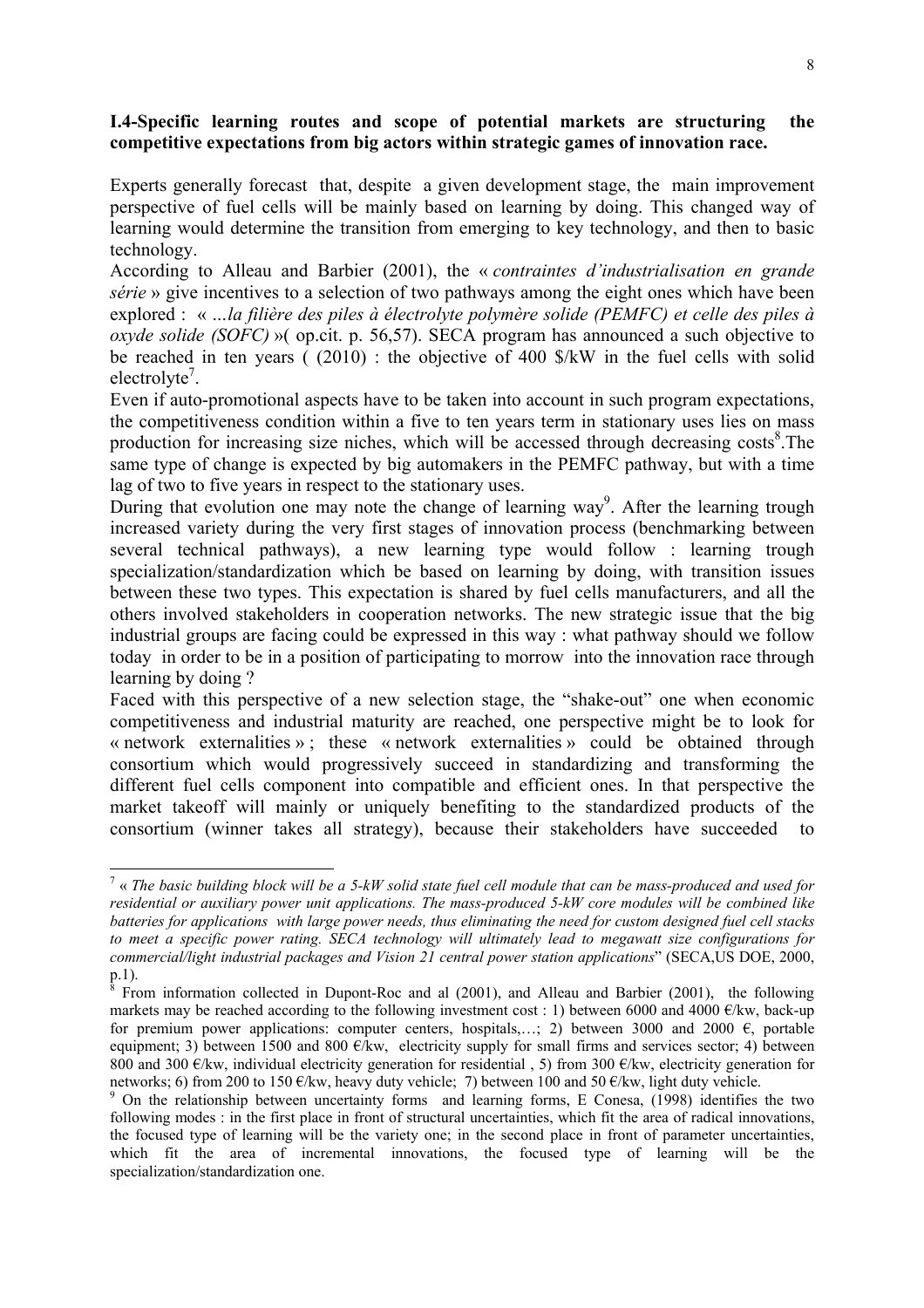continuously and homogeneously improve their products performance, and therefore able to capture the greatest share of new markets. Its this kind of market leadership that the US promoters of SOFC pathway were referring to ( Siemens group, Westinghouse technology) when they announced their intention to replicate in the future world power plants market the technological advance that General Electric succeeded to build within the gas turbines area<sup>10</sup>.

### **Conclusion**

-

Summing up the four characteristics of fuel cells technology, we found that before thinking mass marketing of that technology, their current promoters are facing the following difficulties :

- the very broad spectrum of required knowledge and competencies, existing and new ones,

-the still large technical, economical and financial uncertainties that may delay, once more, the future mass-marketing stage,

-the likely very long transition period before fuel cells could be supplied by large hydrogenenergy networks.

- the near-future race between large oligopolies for learning by doing, and then the marketshare rivalries.

All together, the main arising question becomes : what has been the main organizational structure the different players have found to face these different challenges ? Empirical factswhich will be presented in more details later on, show that the technology cooperation, and more precisely sharing technology consortia, while allowing fierce competition, have been this most used organizational structure. In the next two sections we will assess the extent to which the forms of these fuel cell cooperation agreements are matching these four characteristics of an emerging radical innovation.

# **2. The triple heterogeneity of the fuel cell technology consortia**

We now focus on the coordination schemes which have been implemented up to now in these TC, in highlighting the complexities of these coordination models due to the triple (sectorbased , institutional, internationalization) heterogeneity of the innovation stakeholders.

<span id="page-8-0"></span><sup>10 &</sup>quot; *Commercialization of the Westinghouse concept- the only fuel cell type in which American technology clearly leads the world- could offer a new approach to generating power in the United States and worldwide. It could create a new solid state manufacturing industry, employing skilled workers to design and fabricate power technologies for tomorrow's energy needs*." Source : Federal Energy Technology Center, US D.O.E., Advanced Clean/Efficient Power Systems ,Project facts-PSO25.0897M- Developing the Solid Oxide Fuel Cell.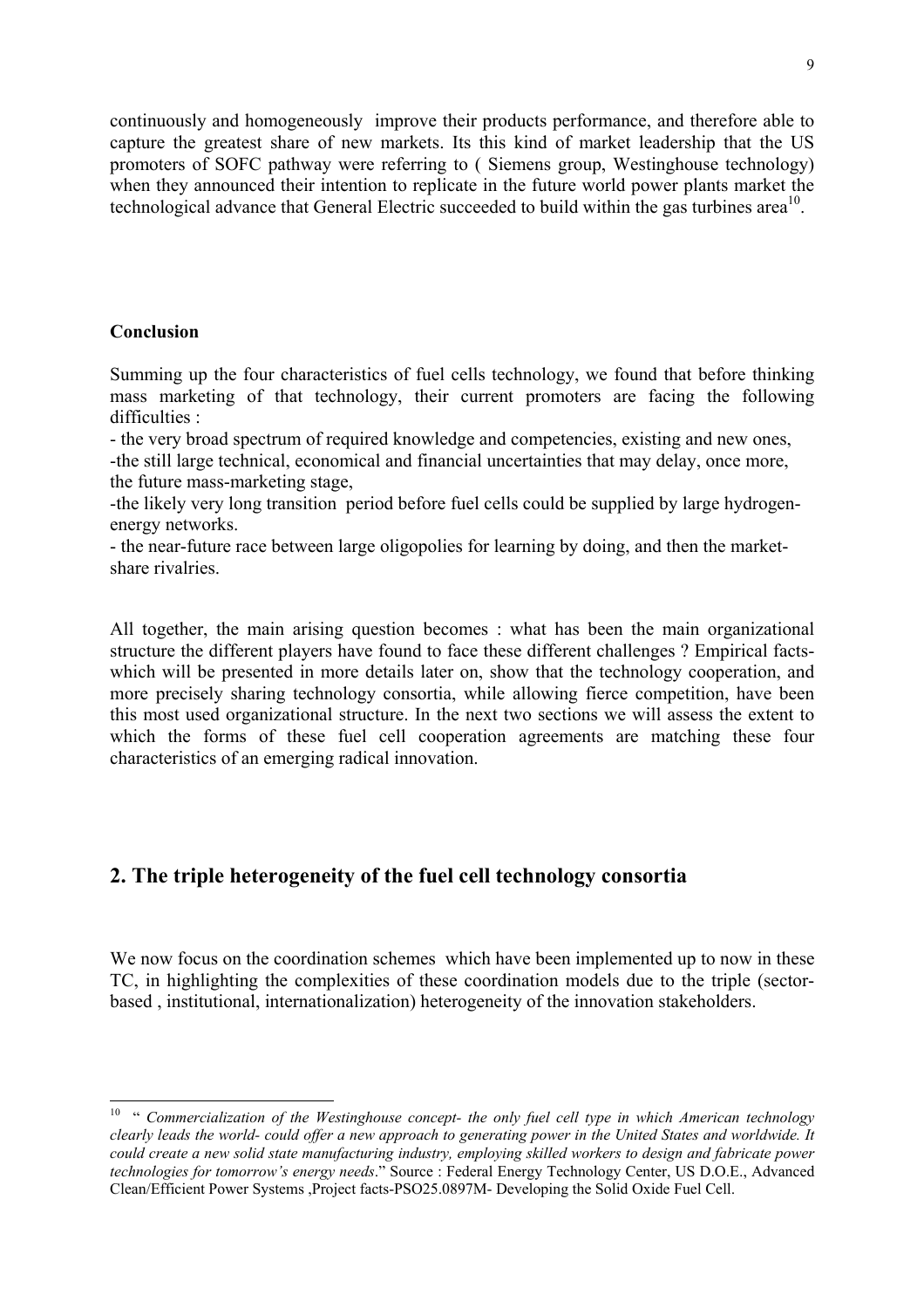## **2.1 Sector-based heterogeneity of the technological consortia like answer to the complexity of competences needed for the development of the fuel cells**

When looking at the main specialization profiles<sup>11</sup> of the involved firms in the fuel cells T.C, one may divide the resulting scope into two different parts : on one side the fuel stacks and closed components<sup>12</sup> which are the technical core of the innovation, and on the other side the necessary upstream and downstream complements (equipments or fuel inputs) of these stacks.

|                              | ' Upstream '<br>technologies                                                   | Core/Key technologies                                                                               | ' Downstream '<br>technologies                                                     | Market<br>commercialization                                                             |
|------------------------------|--------------------------------------------------------------------------------|-----------------------------------------------------------------------------------------------------|------------------------------------------------------------------------------------|-----------------------------------------------------------------------------------------|
| P<br>R<br>$\Omega$<br>D<br>U | -Catalyst,<br>-Fuel processor<br>-Fuel supplies                                | Electrodes,<br>Membrane Electrode<br>Assemblies, gas<br>diffusion layers,<br>stacks, bipolar plates | - Power<br>conditionner                                                            | -Portable<br>equipment<br>-Distributed<br>generation, then<br>centralized<br>generation |
| F                            | -Energy<br>companies<br>-Industrial gas<br>companies<br>-Chemical<br>companies | -Electro chemicals,<br>electrical battery mfg.<br>and start-ups                                     | -Original<br>Equipment<br>Manufacturer:<br>Automakers,<br>Power Plant<br>suppliers | -Transports<br>application                                                              |

|  |  |  |  | Graph $N^{\circ}$ 1: A simplified splitting of fuel cell innovation into three technology subsystems |  |  |  |
|--|--|--|--|------------------------------------------------------------------------------------------------------|--|--|--|
|  |  |  |  |                                                                                                      |  |  |  |
|  |  |  |  |                                                                                                      |  |  |  |
|  |  |  |  |                                                                                                      |  |  |  |

Source : authors

2.1.1 The required skills for producing fuel cell stacks and related components

To manufacture fuel cells stacks, the basic building block of the fuel cell system, one founds either electrical battery manufacturers, or new specialized firms (for example Ballard, Nuvera, Plug Power, International Fuel Cells, now UTC), which succeed to control and develop electro-chemical knowledge, and new catalysts and performing materials. Closed to these specialized knowledge, chemicals skills are necessary to master the connected technologies to the stack ones : i.e.membranes, electrodes, Membrane Electrode Assemblies (MEAs). That is the reason why in many T.C., one founds big chemical companies such as Du Pont de Nemours, Aventis, Dow Chemical, Kureha Chemicals, …

<span id="page-9-0"></span><sup>&</sup>lt;sup>11</sup> We do not enter here in the presentation of the different TC which are specialized in the development of one given fuel cells pathways, such as PAFC, AFC, PEMFC, SOFC or DMFC. On that issue, see for example Alleau, Barbier (2001).<br><sup>12</sup> The precise division line between core technology and the upstream and downstream subsystems of the fuel

<span id="page-9-1"></span>cell innovation system may become a specialist debate object, for example when concerning the following technologies : fuel processor, electronics, integration of the fuel cell system, catalysts,…Moreover we did not mention the presence of many supporting auxiliary devices along the three subsystems.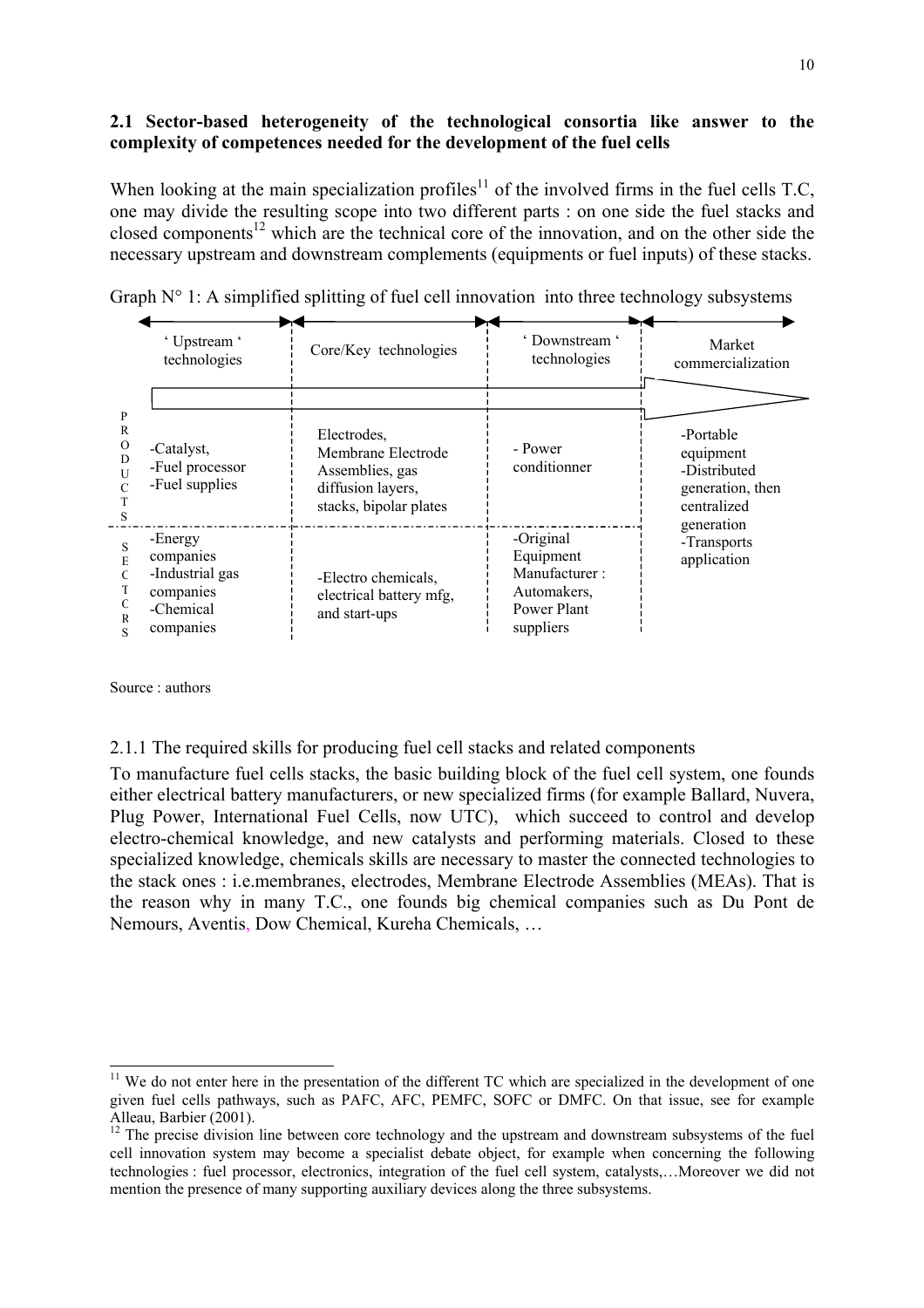## 2.1.2-The required skills for "upstream" and "downstream" technologies of the fuel cell

Fuel cell upstream technologies deal with fuel inputs, either hydrogen or hydrocarbons, while the downstream ones involve the equipment in which fuel cells are integrated, generally within a vehicle or a power plant.

## *Fuel providers*

Oil and gas companies, companies specialized in hydrogen production and storage are cooperating to an unusual degree on research on fuel cells. None of the alternative fuels has shown its supremacy, each representing advantages and limits particularly in mobile markets. Hydrogen fuelled FC Electric Vehicles are likely to provide the lowest greenhouse gas emissions of the non renewable fuel chain options but fuel infrastructure is to be constructed and the capital cost is very high. In this framework gathering data about costs, emissions, the real life operation and maintenance of vehicles relating the fuel used is very important for good future decisions. Many examples show the implication of oil and hydrogen companies in different demonstration fuel cell projects. For example, recently, Shell and Texaco, DaimlerChrysler, Ford and Ballard joined the state of California and formed "California Fuel Partnership-Driving for the future". The partnership is dedicated, between 2000 and 2003, to demonstrate and test approximately 30 cars and 25 buses powered by engines using Ballard fuel cells. In addition to gathering data about the real life operation and maintenance of vehicles, the collaboration will focus on requirements relating fuel and fuel infrastructure for FCEV.

General Motors has a similar agreement with Exxon and Arco, while Mobil (now Exxon-Mobil) has teamed up with Ford. Another example is the five year Memorandum of Understanding between Petro-Canada (Canada's largest oil and gas companies), Ballard and Methanex (leader in the production and marketing of methanol) : "Fuelling a Cleaner Canada". They will collaborate in laying the groundwork for a pilot project involving the supply and distribution of appropriate fuel, starting with methanol, to facilitate the introduction of FCEV.

Shell, Exxon-Mobil, and Arco are specifically working on the use of gasoline in fuel cells. Gasoline would involve more complex technology for auto makers and higher emissions, but has existing infrastructure.

Fuel cells provide equally a new valorisation of the natural gas so for gas companies as for users. The firsts tempt to seize this new opportunity to increase sales of gas. For these reasons Praxair Inc (US), Tokyo Gas (Japan), Osaka Gas (Japan), British Gas (United Kingdom), Ruhrgas (Germany), SNAM and Eni (Italy), Naturgas Syd (Denmark), Imatran Voima (Finland) are already very active actors in the development of fuel cells.

We deal now with the "downstream" integration issues of fuel cells either in power plants or in vehicle, which imply a cooperation respectively from power plant suppliers or from automakers.

### *Utilities and Power Plants Suppliers*

In the framework of the recent progress in the deregulation of the power generation industry, fuel cells hold a particular interest for utilities around the world. Because high efficiencies can be achieved in low capacity units, fuel cells are particularly suitable for distributed power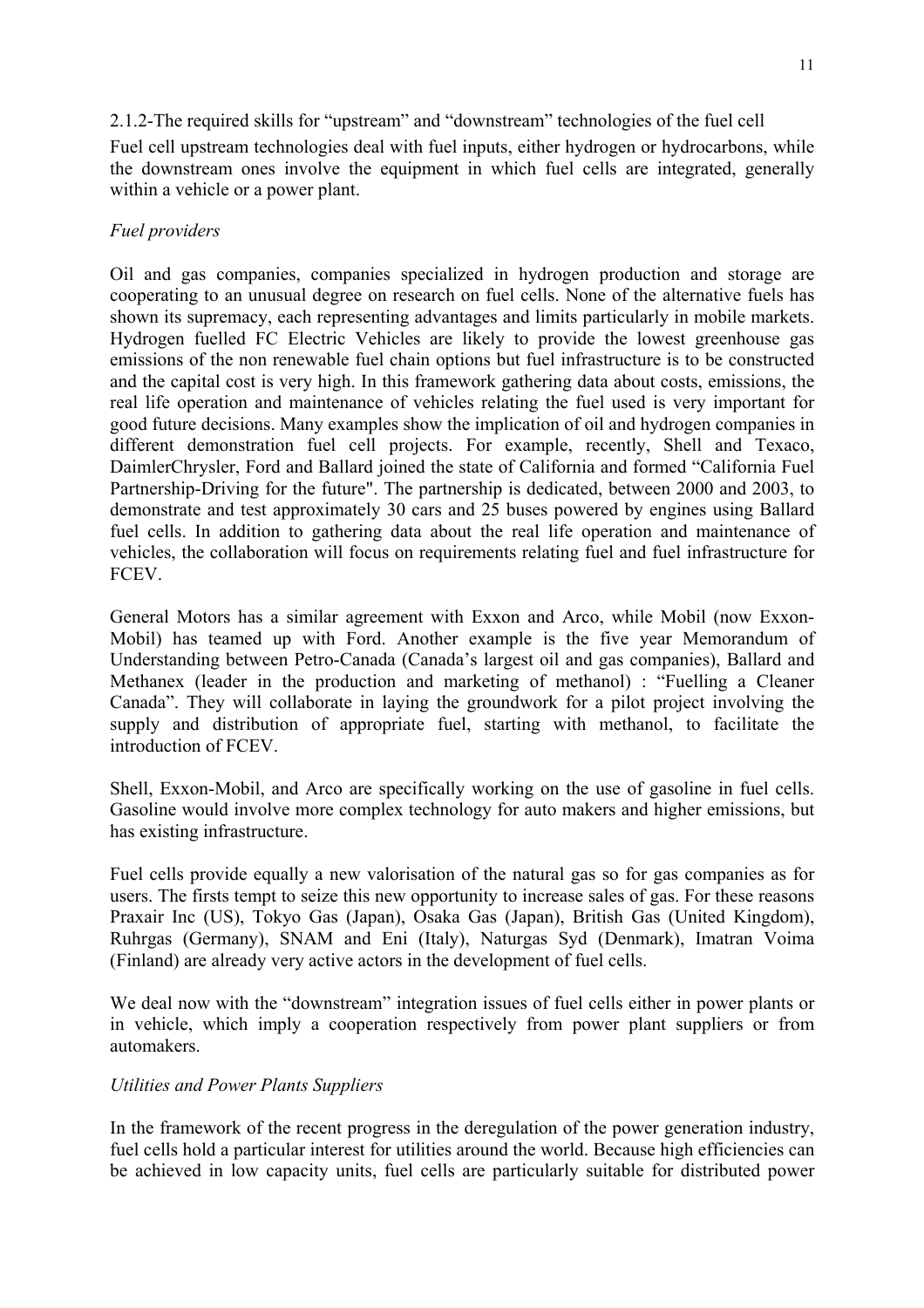12

generation located closer to the end users than large centralised power generation. For utilities this means to avoid the need for new power lines, the reduction of transmission losses and the improvement of the reliability of the supply. Small scale generation of this kind is also being increasingly popular among large power consumers who are able to generate their own electricity on-site and benefit from the high efficiency and economy of cogeneration.

Moreover, several utilities have started to think in a more strategic way about environmental issues. In this context fuel cells offer an attractive solution for clean and efficient electricity generation. For this reasons GPUI, General Electric (US), Fuji Electric Company, Mitsubishi Electric Company (J), Elkraft, Elsam (DK); Sydrakft, Vattenfall (S); ENEL (IT); SEP (NL)..., have been working vigorously on a combination of research and demonstration's projects in order to acquire experience concerning this new technology. Some of them are already pursuing business arrangements with fuel cell manufacturers to distribute the technology in competitive customer markets. For example the world's first 100 kWe class Westinghouse SOFC was sponsored by EDB/ELSAM, a consortium of Dutch and Danish utilities. Other SOFC has been tested also at Kansai Electric Power Company in Japan and Ontario Hydro in Canada.

Large constructors of power plants (Alstom (France), Mitsubishi Heavy Industries (Japan), Siemens Power Generation (Germany), GE Power Systems (US)) are also interested in the development of fuel cells. So for example GE Power Systems has acquired Honeywell's Fuel Cell operations including the intellectual property and certain equipment. The same company has also signed exclusive marketing agreements with Plug Power. The Fuel Cell assets will be used to provide research and development expertise for fuel cell power generation components.

## *Automakers*

Automotive firms and component suppliers devote, with more or less enthusiasm, a growing share of their budget to the research of a Supercar without harmful emissions. In fact automakers are in a crossroad. In front of hardening of environmental constraints anticipations in middle and long term they have not many choices : because the progress in the batteries technology leaves much to be desired, electric vehicles are considered as a technological and commercial fiasco ; hybrid vehicles are costly because of their double motorisation and well adapted only for combined urban-suburban circulation ; further reductions in emission rejections of traditional cars, are becoming more and more expensive, while fuel cells which are prone to be the best solution have not yet satisfied all their potentialities and infrastructure problems seems to be an important constraint.

However, among the various options explored, fuel cell vehicles are attracting world-wide interest. Fuel cell 2000 has identified 96 fuel cell vehicles and buses demonstration projects in the world since 1991, 25 of which took place only in 2001. The increased number of demonstration projects last years is accompanied also by an increased number of the automakers implicated in them. The most actives are DaimlerChrysler, Ford, General Motors, Honda, Toyota, Nissan, PSA Peugeot Citroen …. which always according to Fuel cell 2000 have carried out the following number of demonstration projects.

| Table 1: Most active automakers in FCEV demonstrations |  |
|--------------------------------------------------------|--|
|--------------------------------------------------------|--|

| Automaker              | <b>Fuel cell</b><br>manufacturer | <b>Number of demonstration</b><br>projects | Years |
|------------------------|----------------------------------|--------------------------------------------|-------|
| <b>DaimlerChrysler</b> | Ballard                          | $15(12 \text{ cars&3}$ 3buses)             | 1994- |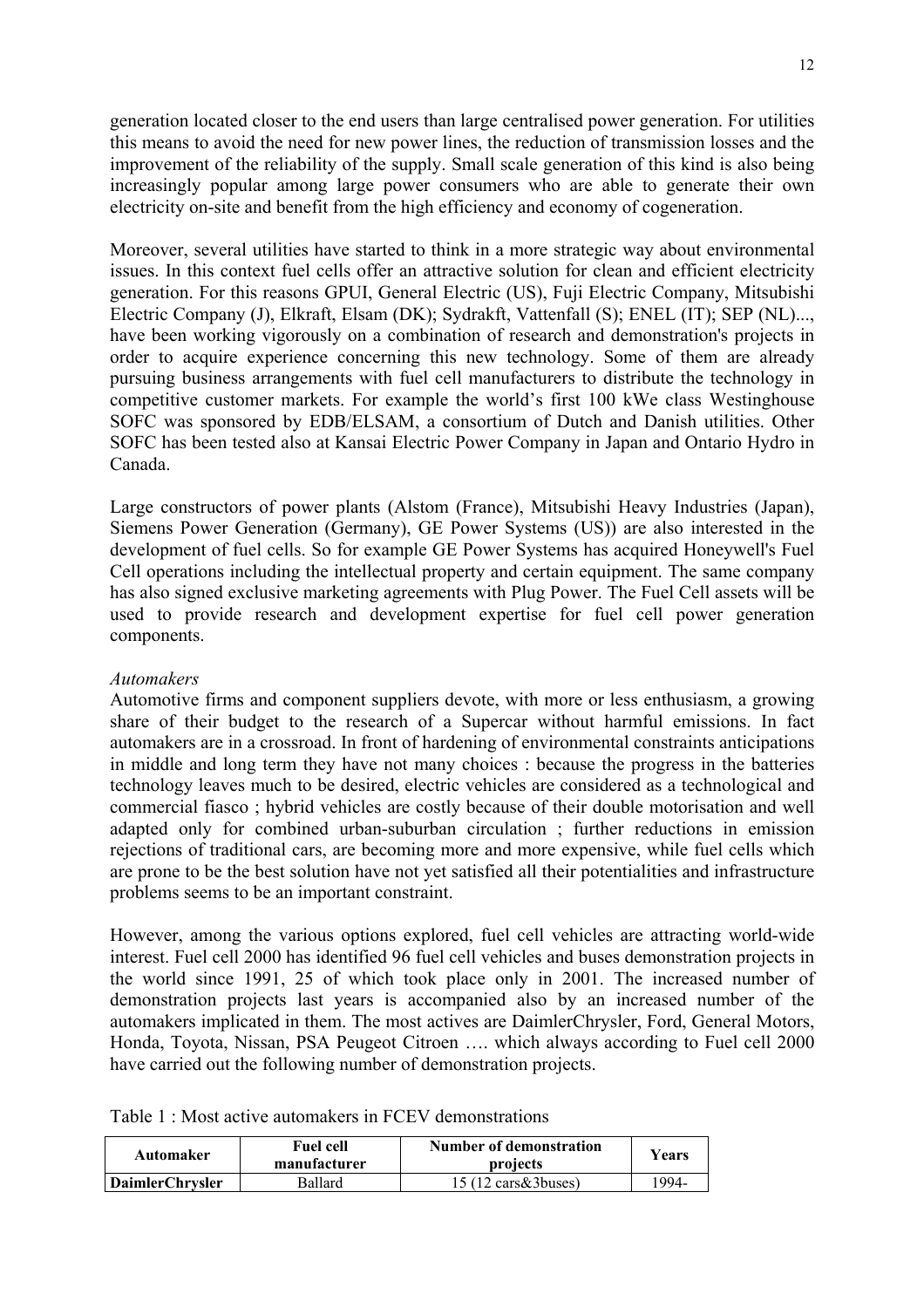|                                         |                             |   | 2002          |
|-----------------------------------------|-----------------------------|---|---------------|
| Ford                                    | Ballard                     | 5 | 1999-<br>2002 |
| <b>General Motors</b>                   | Ballard (1), GM (7)         | 8 | 1997-<br>2002 |
| Honda                                   | Ballard $(4)$ , Honda $(1)$ | 5 | 1999-<br>2002 |
| Toyota                                  | Toyota                      | 5 | 1996-<br>2001 |
| <b>Nissan</b>                           | Ballard                     | 2 | 1999-<br>2001 |
| <b>PSA</b><br>Peugeot<br><b>Citroen</b> | Nuvera $(1)$ , HPower $(1)$ | 2 | 2001          |
| <b>BMW</b>                              | <b>UTC</b>                  | 2 | 2000-<br>2001 |

Source : authors, from Fuel Cell 2000

-

Through demonstration and test programs, automakers, fuel cell manufacturers and fuel providers gain information and experience for improving their next generation products. For automakers the question is not whether fuel-cell electric vehicle (FCEV) will be developed, but what type of fuel pathways FCEV and who will gain the upper hand in this technology race. So, each of automakers try to chose its own best strategy which can better mitigate risks and permits them to maintain their technology lead relying upon know-how and trade secrets.

## **2.2. Institutional heterogeneity of the technology consortia in front of the uncertainties and future strategic advantages of the fuel cells development**

We already mentioned the different types of firms which are involved in this innovation development, for example from large oligopolies to small independent firms<sup>13</sup>. We then present the different types of cooperative arrangements which have been implemented in the technology consortia.

## *2.2.1- The large institutional diversity between private firms and their assumed complementarity*

In his last book, Baumol focuses on the existing complementarities, which he *calls "division of work*", between "*independent inventors*" with their new major or revolutionary technological contributions, and oligopoly corporations more dedicated to "routinized" innovations, that is to say with improvements and extensions of the independent inventors heterodox contributions. Is that division of work a relevant one in our fuel cells technology case ? More particularly are the "independent inventors" only found in the fuel cell stack manufacturing, while the large oligopolies would deal with the other parts of the innovation fuel cell system, i.e. the most traditional ones ? Do we observe many technological sharing agreements between these two types of firms ?

Global answers to these questions are positive ones, provided that some important corrections are brought to that too general picture. On the one side, there are oligopolies also in the newest part of the fuel cells innovation system, i.e the fuel cells stack, because they are already consortia, such as UTC, which include a dedicated department to fuel cells activities

<span id="page-12-0"></span><sup>&</sup>lt;sup>13</sup> While the difference between public and private organizations may be clearly identified under the concept of different institutions, we choose here to keep the same concept of different institutions when dealing with very different types of private firms, such as large oligopolies and small start-ups. Aoki (2001) would rather use in this case the notion of different organizational buildings.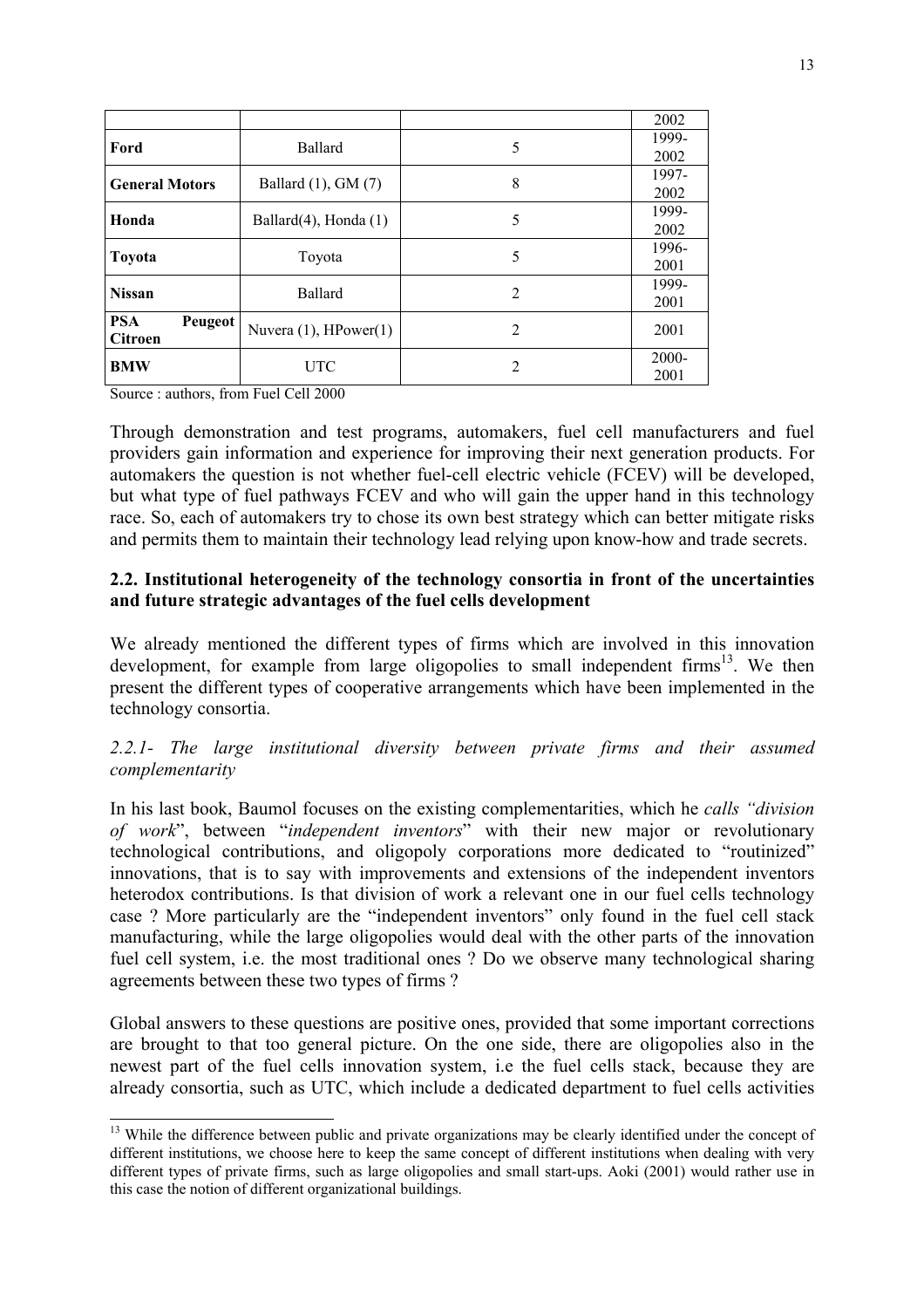or because they have acquired a previous independent inventor. And on the other side, some independent inventors are also found on the other more common parts of the fuel cells systems : for example Athur D.Little in fuel processor. Despite these existing gaps with the general scheme, an increasing trend of cooperation between specialized start-ups in fuel cells stacks and large oligopolies is observed during the last ten years. The main explaining factor lies on the one side in the financial weakness of independent inventors which may be temporarily solved by the negotiated or imposed support from large oligopolies, and on the other side in the large oligopolies strategies of expanding their knowledge base. So the divison line between small independent inventors companies and large routinized oligopolies is a blurring one, as so far some very large oligopolies in the "downstream technologies" (cf some world automakers and power generating equipment supplier) are among the most active stakeholders in fuel cells technologies development.

### *The "valley of death" threat for start-up firms in the fuel cells area*

The stock market evolution, particularly in North America, after a very « bullish» period during the year 2000, has reached very low levels of market value : the so called « technology bubble » exploded. And now, analysts such as Andrew Bradford (2002) are becoming more cautious : " …*now, the stock market hasn't been particularly co-operative with their vision of the long-term plan to raise funds as was required*".

Graph 2 Index of US small and mid-cap stocks of fuel-cell developers companies<sup>14</sup> (September 1999-November 2002)

<span id="page-13-0"></span><sup>&</sup>lt;sup>14</sup> This sample includes the following twenty one small and mid-cap companies : 1-Avista Laboratories, 2-Ballard Power Systems, 3- DCH Technology, 4- Energy Conversion Devices, 5- FuelCell Energy, 6-Global Thermoelectric, 7- Hpower, 8- Hydrogenics Corp., 9-Idacorp, 10-Impco Technologies, 11-Millenium Cell, 12- Medis Technologies Ltd, 13- Methanex, 14- Manhattan Scientifics, 15- Mechanical Technology, 16- Plug Power, 17- Powerball Technologies, 18- Proton Energy Systems, 19-Stacon, 20-Stuart Energy, 21-Syntroleum.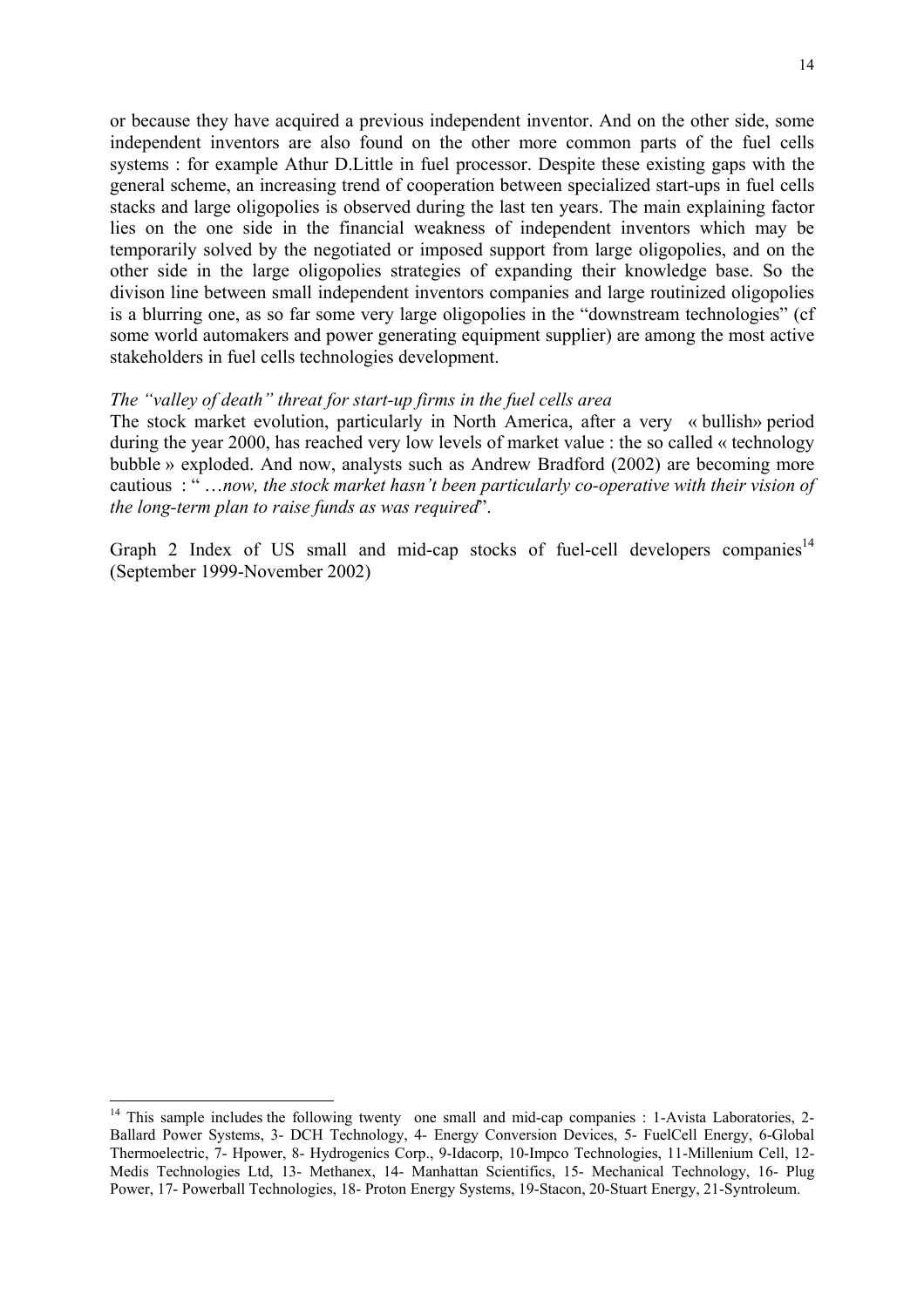

<http://www.h2fuelcells.org/bigchart.htm>

That evolution particularly hits the fuel-cell developer companies, and their financing perspectives. They must face the "valley of death"<sup>15</sup> threat. So the still high financial burden of developing fuel cells before their marketing will likely be only de facto shared between large oligopolies and public authorities. Cooperation between these large firms and small fuel cells developper are more and more imposed ones to the later. Furthermore financial autonomy of these small inventor companies is more and more controlled by their big "partners" which often are funding a major part of their R&D budget. A such evolution is even observed in the PEMFC leader, the Ballard case.

## *2.2.2-The different kinds of arrangements between big stakeholders within technology consortia*

Several kinds of arrangements took place during the last decade between big stakeholders of the innovation process, or between them an independent inventors : strategic partnerships, integration into one company, fusion of companies, customer relationships (business arrangements with Utilities and Constructors of Power Plants), cooperating agreements of fuel providers (with oil and gas companies), professional and marketing associations and national or supranational technological programs. Some examples are presented.

<span id="page-14-0"></span><sup>&</sup>lt;sup>15</sup> This expression indicates the cumulative negative cash-flow problems that an ordinary venture capital/incubator/Angel capital company must face during the first years of its existence, i.e. during the following phases of :concept, pilot, prototype, demonstration and beginning of sales. US statistics seem to show that 70% of these business companies fail when annual cash flow becomes positive, i.e . seven years after the starting year.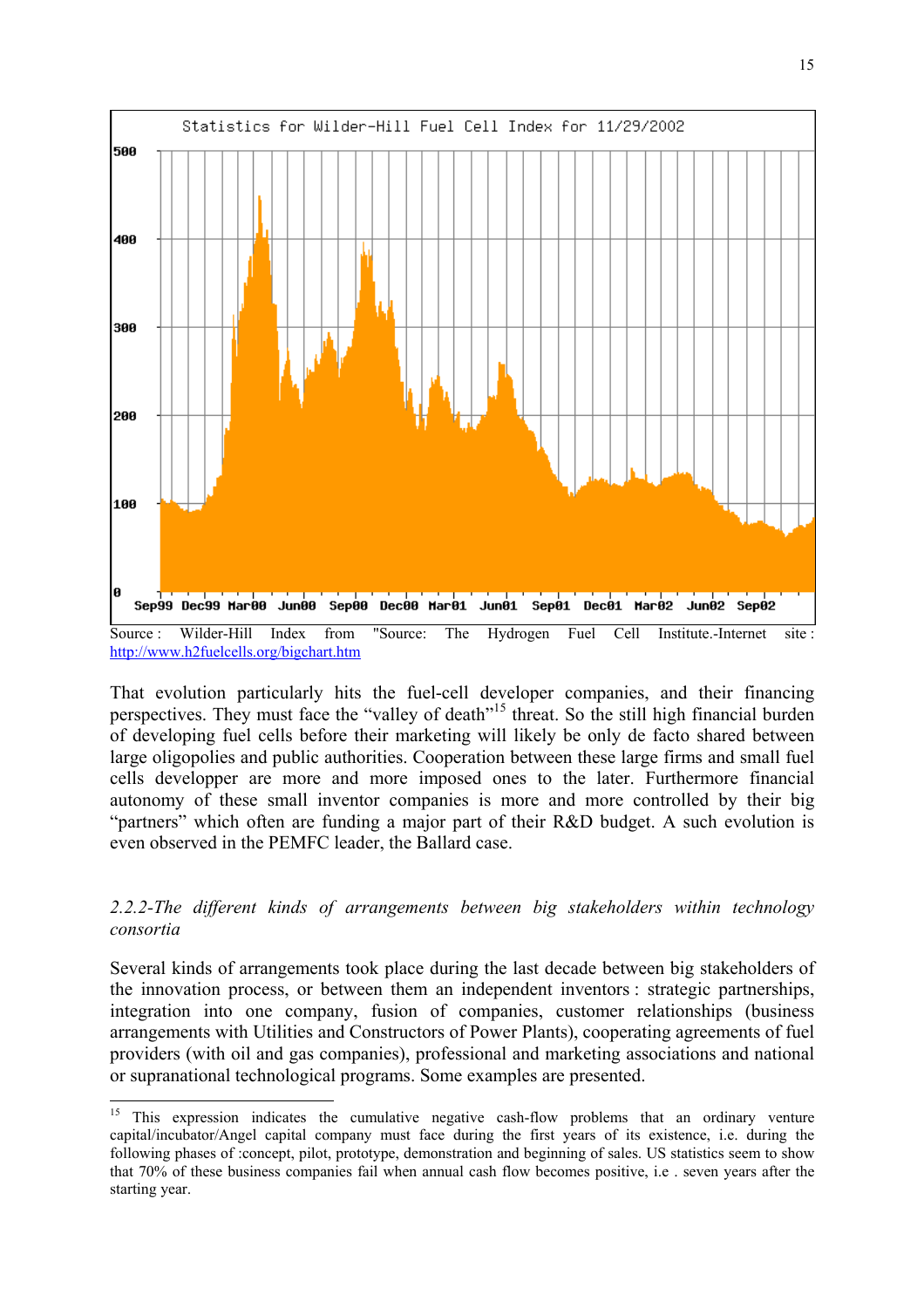#### *Strategic partnerships*

Generally the partners bring extensive experience in complementary fields like in electrical power conversion and control systems, product design and manufacturing processes, in optimizing the application of fuel cells to specific client requirements. Sometimes the cooperation begins with a supply agreement which emerges areas of mutual interest for broader strategic relationships.

Lets begin for illustration with one of the oldest fuel cell manufacturer (40 years of experience in the fuel cell business) and the only company in the world producing commercial stationary fuel cell systems having delivered more than 245 PC25 systems installed in 19 countries on five continents : UTC Fuel Cells, former IFC. Although UTC is a unit of United Technologies Corp. which conducts research and development activities in excess of \$1 billion annually and enjoy multiple competences in aerospace, transportation and energy conversion, they have partnered with international car companies : Nissan, Renault, Hyundai and BMW to develop emission-less, fuel cell-powered cars for the commercial market. In addition, the company has teamed with Irisbus, to develop a zero-emission transit bus.

FuelCell Energy, Inc., formerly Energy Research Corporation (ERC) is a leading developer and manufacturer of clean and efficient electric power generators based on the company's Direct FuelCell® technology. In april 2002 FuelCell Energy announced a 10-year-agreement extendable in 5 year increments, graduated incentives with Caterpillar for the delivery of orders up to 45 megawatts, an expanded dealer network that will sell Direct FuelCell® power plants throughout North America, and the development of Caterpillar-branded fuel cell power plants. They have announced also a market development agreement with MWH. MWH brings additional technical expertise and market knowledge in the integration of on-site generation to wastewater treatment facilities. Their expertise in anaerobic digester gas processing is a key strength for the development of this renewable, biogas market that combines high electrical efficiency with reductions in harmful emissions that contribute to global warming.

### *New assets acquisitions and fusion of companies*

-

On the first and risky strategy during this pre-commercial uncertainty phase, one may give the Ballard's example, among many other ones. Ballard Power Systems, the world leader in developing, manufacturing and marketing PEM fuel cells, has become one of the favourite partner for many big companies. Ballard has secured alliances with selected global players in all its target markets having as result the foundation of some jointly-owned companies.). Recently intending to expand its strength, Ballard tried to provide access to new markets and earlier revenue opportunities, broadened its product range, increased the commitment from its partners, expanded its extensive intellectual property portfolio, and increased the value capture by providing complete system solutions. In order to realise these objectives and particularly enhance their capability to provide a complete fuel cell solution for their customers, Ballard has acquired XCELLSIS Fuel Cell Engines Inc. and Ecostar Electric Drive Systems from DaimlerChrysler and Ford; acquired the carbon products division of Textron Systems to form Ballard's Material Products division<sup>16</sup> and has streamlined their stationary alliance. But due to the above mentioned to stock market environment, success of a such strategy is not guaranteed. In fact at mid-December 2002, Ballard could not escape a new restructuring plan because its recurrent cash-problems : apparently DaimlerChrysler and Ford which will inject 97 million \$ more to their previous development programs, and will also, at

<span id="page-15-0"></span> $16$  This division is focussed on carbon materials that can be used in several applications including fuel cells.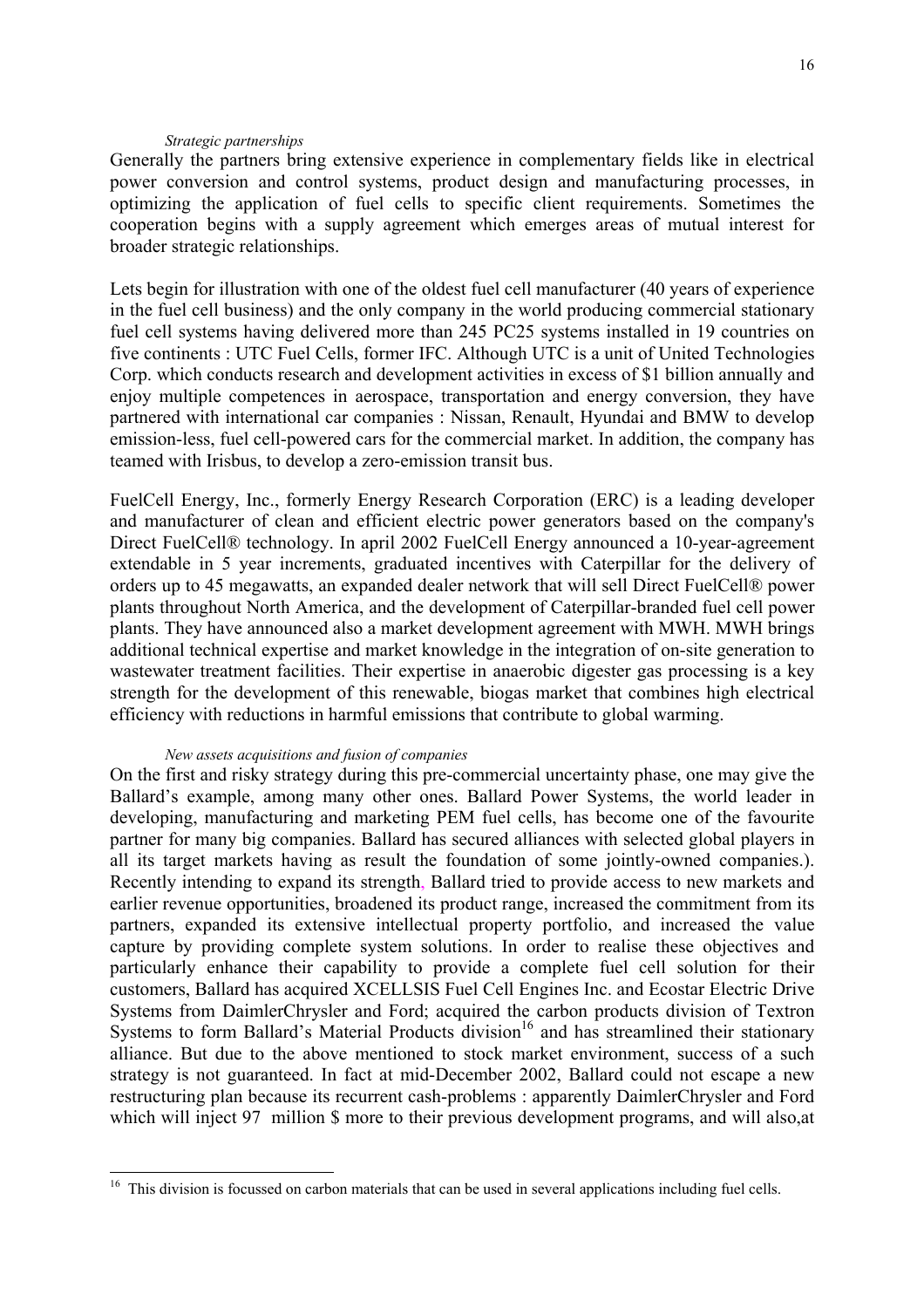least for the former company, reemploy "*100 employees from Ballard's Nabern, Germany operations*" ( Eyeforfuel cells, 12/10/2002)

Another form of relationships between heterogeneous actors may be also the fusion of companies or subsidiaries of parent corporations in order to put together the necessary nowhow for the production of new or better products. The example of Nuvera seems very relevant. With operations in Milan, Italy and Cambridge, Massachusetts, Nuvera Fuel Cells is a designer and developer of fuel cell stacks, fuel processors, and integrated fuel cell systems for stationery, premium, and transportation applications. Its fuel cell stacks and fuel processors have been successfully tested and evaluated by major automobile and appliance manufacturers, research institutions, and industrial and energy companies. Nuvera's fuel processors have demonstrated the ability to extract hydrogen from a number of commonly available hydrocarbon fuels, including gasoline, ethanol, methanol, natural gas, kerosene, propane, butane, home heating oil, and diesel. Formed in April 2000 through the merger of De Nora Fuel Cells S.p.A. and Epyx Corporation, the company's investors include Gruppo De Nora, Arthur D. Little, Inc., and Amerada Hess Corporation (a leading U.S. East Coast provider of fuel oil, natural gas, and electricity to industrial and commercial customers..). Then Amerada Hess recently takes the control's majority. De Nora Fuel Cells, in combination with Gruppo De Nora – its parent organization and a world leader in electrochemical engineering and membrane technologies – has delivered more than 310 fuel cell stacks to customers around the world in the stationary and transportation markets since 1993. The fuel cell stacks utilize the hydrogen created by the Epyx' fuel processors to generate clean, efficient energy. Together, as Nuvera, the entities offer a unique combination of proprietary technology, industry know-how, and global research.

### *Professional and marketing networks*

As we have just underlined, fuel cells require much cross disciplinary innovation efforts so networking and R&D co-operation are necessary ways to put together dispersed capabilities and knowledge and if it is possible to create new ones. Interactions guarantee retrospectives modifying of the innovation rendering it more relevant with its selection environment. Thus the producers of fuel cells and other actors that are situated to the periphery of the innovation participate actively to its dynamics sharing their "learning by doing" and "by using". Several professional associations as European Fuel Cell Users (Sweden), Fuel Cell Marketing Group (USA), North American Fuel Cell Owners Group (USA), The Solid Oxide Fuel Cell Commercialization Association SOCA (USA)..., contribute to hype fuel cells through conferences, workshops, publications and realisations of pilot projects. A particular trait of these associations is the multiplicity of actors participating in different associations. The same manufacturer or the same company of gas or of electricity participates in associations that defend different types of fuel cells. This confirms the fact that for the moment there is no one fuel cell winner. The competition between them is just beginning.

### **2.3- Internationalization of the technology consortia as a differentiated way of learning**

### *2.3.1. The broad range of internationalization patterns of FC TC*

Internationalization patterns of fuel cells technology consortia are very diversified. In the first place all fuel cells TC are not internationalized, that is to say implying a partnership between firms of different countries, but many are. Secondly some internationalized FC TC are major ones, while others are marginal ones, involving for example partnerships between two small firms on a specific component. Among the former ones, one may quote the following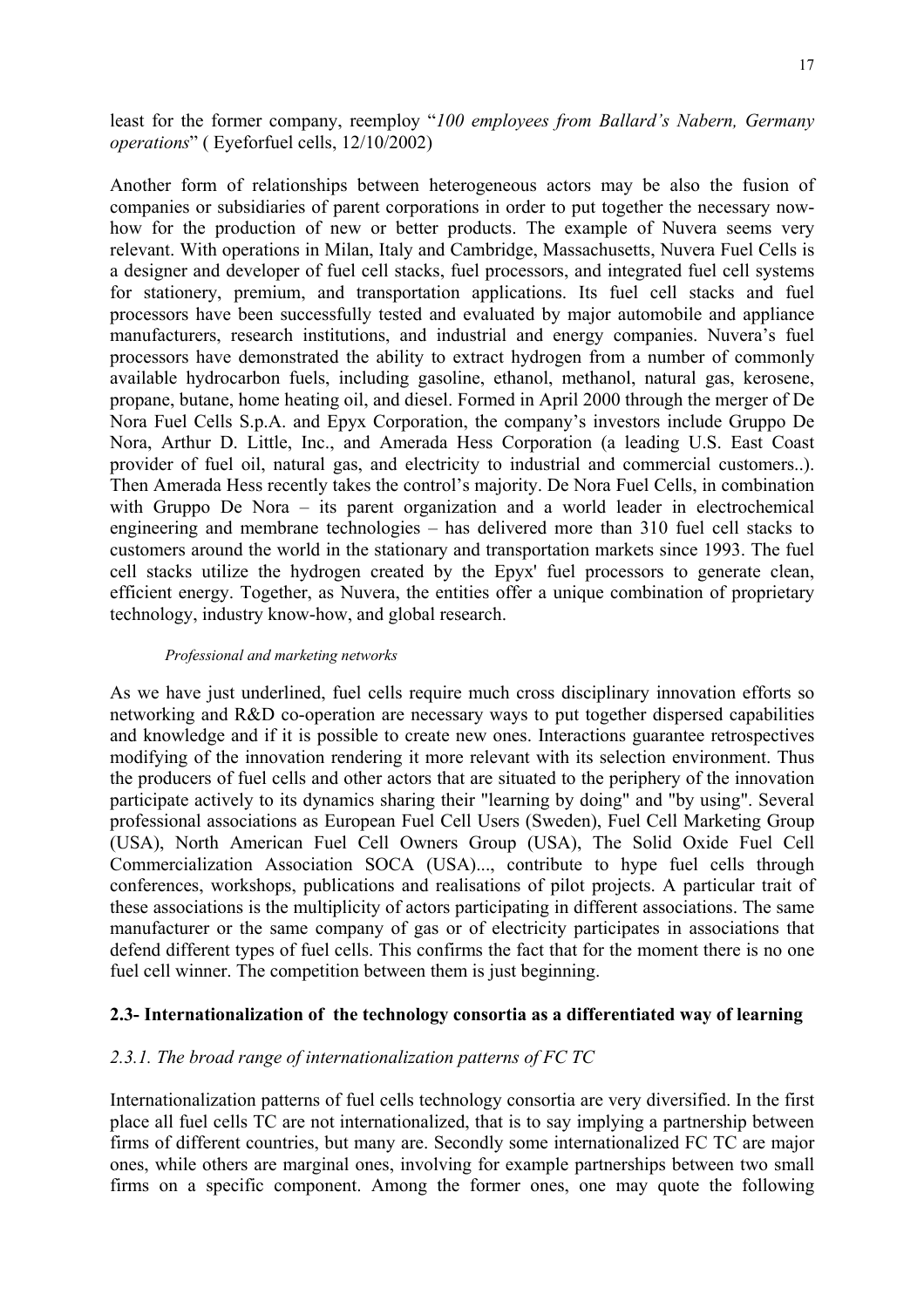examples. For mobile applications, the "Fuel Cell Alliance" gathers a world-leading Canadian fuel cells provider (Ballard) with two world major automakers : Daimler Chrysler (Germany) and Ford Motor Company ( USA). Their association has leaded to a coordination between four research facility locations : Poway (California-USA), Vancouver (Canada), and Nabern (Germany), which integrate into fuel cell drive systems, while Dearborn (Michigan-USA) is dedicated to the integration of motors and power electronics into electric vehicle drive systems. For stationary use the already quoted SECA program allows a coordination between US government (DOE), US manufacturers firms (Honeywell, ….) and an american one (Siemens –Westinghouse Power Generation) controlled by a german parent company (Siemens). Many other examples could be presented also which deal with Japanese and US partners.

Without having the possibility to bring the required empirical basis, we think that these international partnerships are increasing in number and size.

### *2.3.2- The rationales behind the increasing internationalization*

The following factors may be presented to explain the rationales of a such internationalization process. Firstly there is an increasing internationalization in fuel cells technology consortia, because their main stakeholders are individually increasing their own internationalization in technology creation. If one takes the rate of internationalization of technological activities at the average world level for the fuel cells patent activity (United Sates Patent Classification (USPC) class 429, subclass 12 to 46) of firms with more than five granted patents in the 1985/2002 period, one founds a 3.4% internationalization rate<sup>17</sup> in the 1985/1989 sub period and a 5,7% rate in the 1997/2001 sub period (Source : Jacquier Roux, Bourgeois, 2003). Such as many other technologies the highest rates are observed for European based firms and the lowest ones for Japanese based ones. Secondly firms are internationalizing their research and development activities in fuel cells into foreign countries, because their home-based countries is lagging behind their competitors. In this case teaming-up with foreign partners is a way to increase its own learning abilities. Thirdly if fuel cells technology may be looked as a future world market one, it is worthwhile to test fuel cells prototypes in different advanced countries to acquire experience from users firms, and to inform future likely clients about the real performance of this new technology.

## **Conclusion**

-

Taking into account the current four characteristics of fuel cells innovation, the different involved firms must address some basic knowledge gaps which prevent them to reach the first market niches. Nature and extent of these knowledge gaps are very broad. To a large extent the diversity of fuel cells technology consortia is explained by the large heterogeneity of specific goals to fill these knowledge gaps through an equally broad set of learning pathways. So to match these gaps, fuel cells technology consortia may have been created in order to either complete the sector based competencies of existing firms, or to suplement their knowledge base with linking advanced inventors but fragile firms with large oligopolies, or to increase their field tests or to complete their strategic relationships with foreign based firms. These three types of heterogeneity may obviously be combined between themselves, which explains the very large range of the existing TC, and their very large differentiated learning goals. But an other major specificity of fuel cells technology consortia is their hybrid nature,

<span id="page-17-0"></span><sup>&</sup>lt;sup>17</sup> Internationalization rate is defined as the ratio between on the one side the number of invented patents in foreign countries and controlled by a firm, and on the other side the total number of controlled patents by that firm.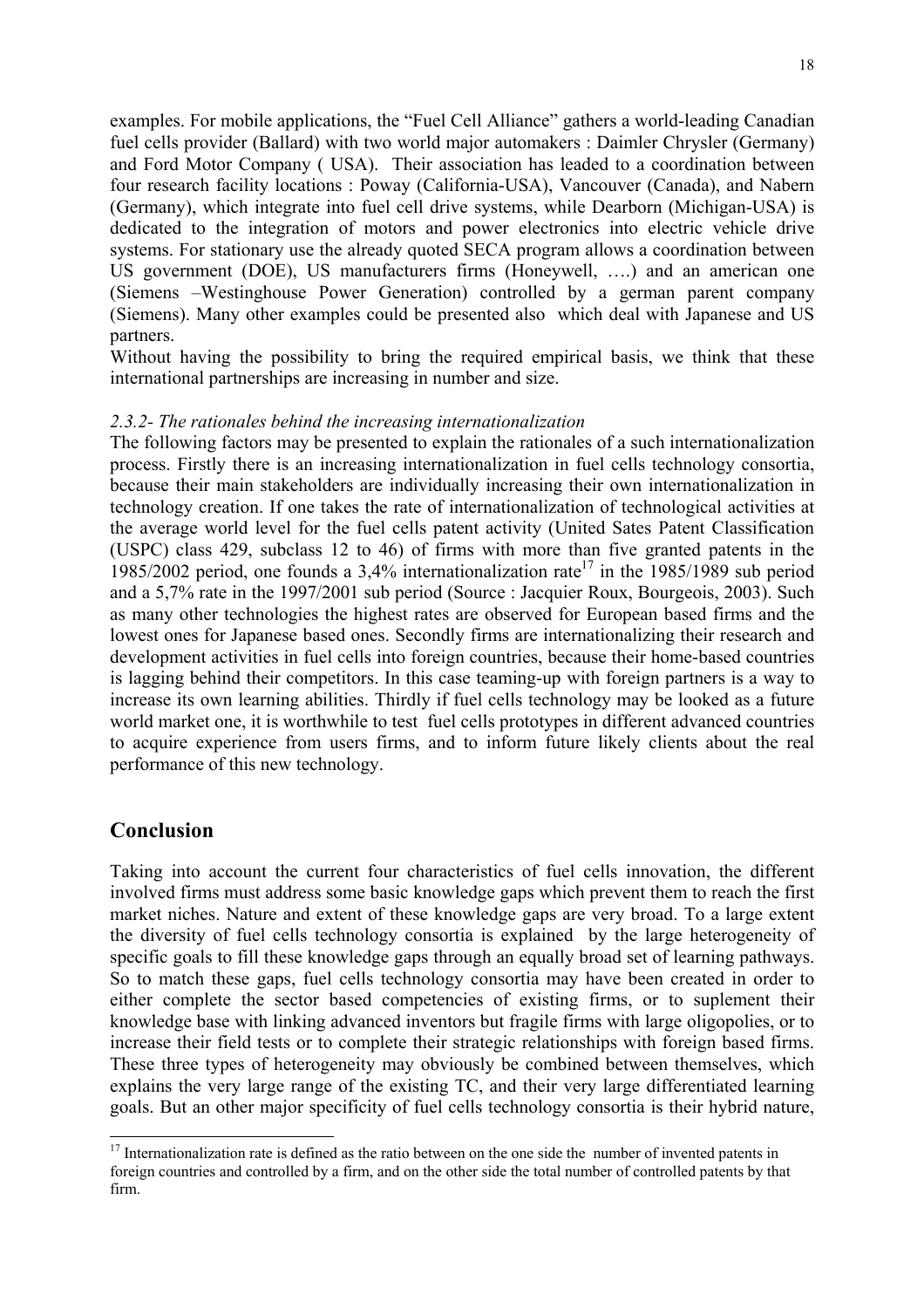that is to say the mixed institutional stakeholder's contribution: private firms on the one side, public interventions in the other side. This third part is focused on the understanding of the public contributions to that innovation.

# **3-The decisive leverage of public interventions in fuel cells development and Technology Consortia**

### **Introduction : rationales for public intervention in fuel cells development.**

When looking for the explaining factors of public interventions in fuel cells innovation process, we may roughly divided them into two subsets, although they are frequently combined in the current life :

-1) public authorities intervene because their contribution is asked by the others innovation stakeholders, and so when positively answering their interventions lead to hybrid technology consortia, mixing private and public supports,

-2) public authorities intervene because between technology advanced nations there is a competition closed to the oligopoly's one at the world level, in other words a kind of country's innovation race.

We first present some information elements on the first subset. In the context of revised and delayed development milestones, it is easily understandable that the future marketing stage of fuel cells will depend, as a last resort, of a continuing and, may be increasing, support from public authorities. One of the main reason is that public authorities are supposed to be the only category of actors, with some large oligopolies, which may have long and very long term expectations, a prerequisite in the fuel cells case : "*This fuel cell-based hydrogen economy is a marathon and we're probably 100 yards away from the starting line*," ( Christine Sloane, director of advanced technology strategy at General Motors Corp., 2002). But despite their long term expectations, and their large financial possibilities, some managers of these powerful oligopolies are now arguing that their own financial support will have some limits in near future : "*As mentioned above the FC market does not exist yet; but the belief is 2004- 2005 will see the commercialization of FC technology. The FC market has been on probation for the last 30 years. Therefore it is a must that a commercially viable industry develops by 2004-5 as major corporations will not infinitely pump internal resources into the industry".* (Tixhon J.M.- European Fuel Cells Director, Du Pont, 2002, p1,2- ). So the necessary financial support by public authorities is one consequence of the current stage of fuel cells innovation process. Finally public supports are much more than a catalyst in the innovation process : they have a decisive leverage on it, when taking into account not only their financial subsidies to R&D programs (see further), but also their regulation programs and their technology adoption impacts. This confirms a well known statement by different economists, such as Mowery and Simcoe (2002) , Dalpé, Chris de Bresson, Xiaoping (1992), which focused on the role of public demand "*in the early stages of the emergence of radically new technology systems* "( Freeman, Pavitt, 2002).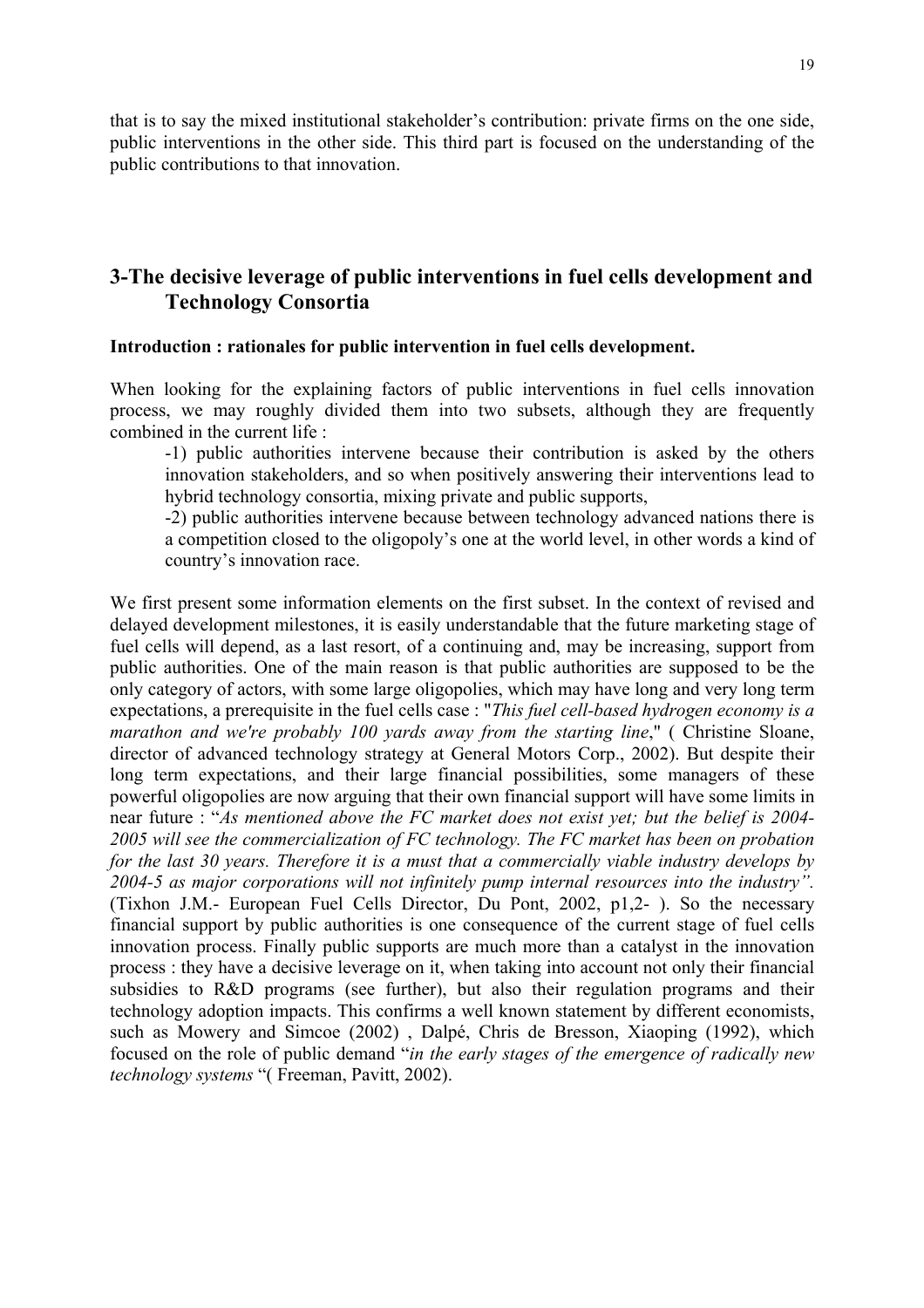After having highlighted these first rationales elements of public involvements<sup>18</sup>, we present these interventions in fuel cells development into the two following parts. In the first one we focus on the rationale of public interventions which result from the triadic competition, while in the second one information are given on the use of cooperation policy by the state authorities either with private firms ( public/private partnership in fuel cells technology consortia) or with other national authorities through specific agreements.

## **3.1. Public interventions of most advanced technology countries as a result of the innovation race between the poles of the Triad**

### **Introduction**

-

Innovation race between firms and countries is one of the main competitive policy used by the most advanced technology countries, that is to say the triadic countries. The required scientific and technological competencies for fuel cells development are so high that mainly (only) these most advanced technological countries are equally the most concerned ones. Furthermore one would assume that more a technology is considered as a "strategic" one, more intense will be the worldwide innovation race. To what extent fuel cells technology may be looked as a "strategic" one ? No definitive answer can be given for the time being to that question, because on the one side all the remaining uncertainties which are linked to its emerging stage, and on the other side the requirement of a "*technology transition*" between the "old" fossil-fuel based energy system and a "new" more sustainable one is at least a very unequally and unevenly world shared goal.

Under these caveats, one may bring the following attributes to that likely "strategic" nature of fuel cells technology. Some strategic attributes are linked to the stylised facts which have already been presented in the first part : a huge potential market scope in energy stationary and transport uses, a look for a competitive positioning today in order to be able to participate into the likely learning by doing race of tomorrow at the world level, and the de facto requirement of teaming with other national and foreign partners. Moreover fuel cells are likely to be a key technology in the transition towards a more sustainable energy systems. Furthermore fuel cells is a dual use technology, that is to say with civil and military applications : national defence objectives may be partially matched by fuel cells technology control<sup>19</sup>. Finally fuel cells technology may become tomorrow a key technology for power generation equipment industry and for automakers industry, that is to say industries, which both have a strong influence on public policy makers<sup>20</sup>.

Taking into account these elements, and other ones which will be now presented, we first present a quick comparison between the three main industrialized world zones of their fuel cells development involvement , and then we bring some first empirical evidence on the likely existence of a triadic innovation race in fuel cells.

<span id="page-19-0"></span><sup>&</sup>lt;sup>18</sup> We do not mention here, although they are obvious explaining factors of public interventions, the energy policy goals for some countries either totally energy-dependent from foreign supplies (ex : Japan), or which have renounced to the nuclear option ( ex Germany, United States).

<span id="page-19-1"></span><sup>19</sup> In USA, "*The Defense Department has identified fuel cells as a "critical technology" whose development is vital to the nation's long-term defense*." Source : Rose R., 2002, p.3

<span id="page-19-2"></span><sup>&</sup>lt;sup>20</sup> In USA the industry lead Council on Competitiveness has designated fuel cells as one of seventeen critical technologies.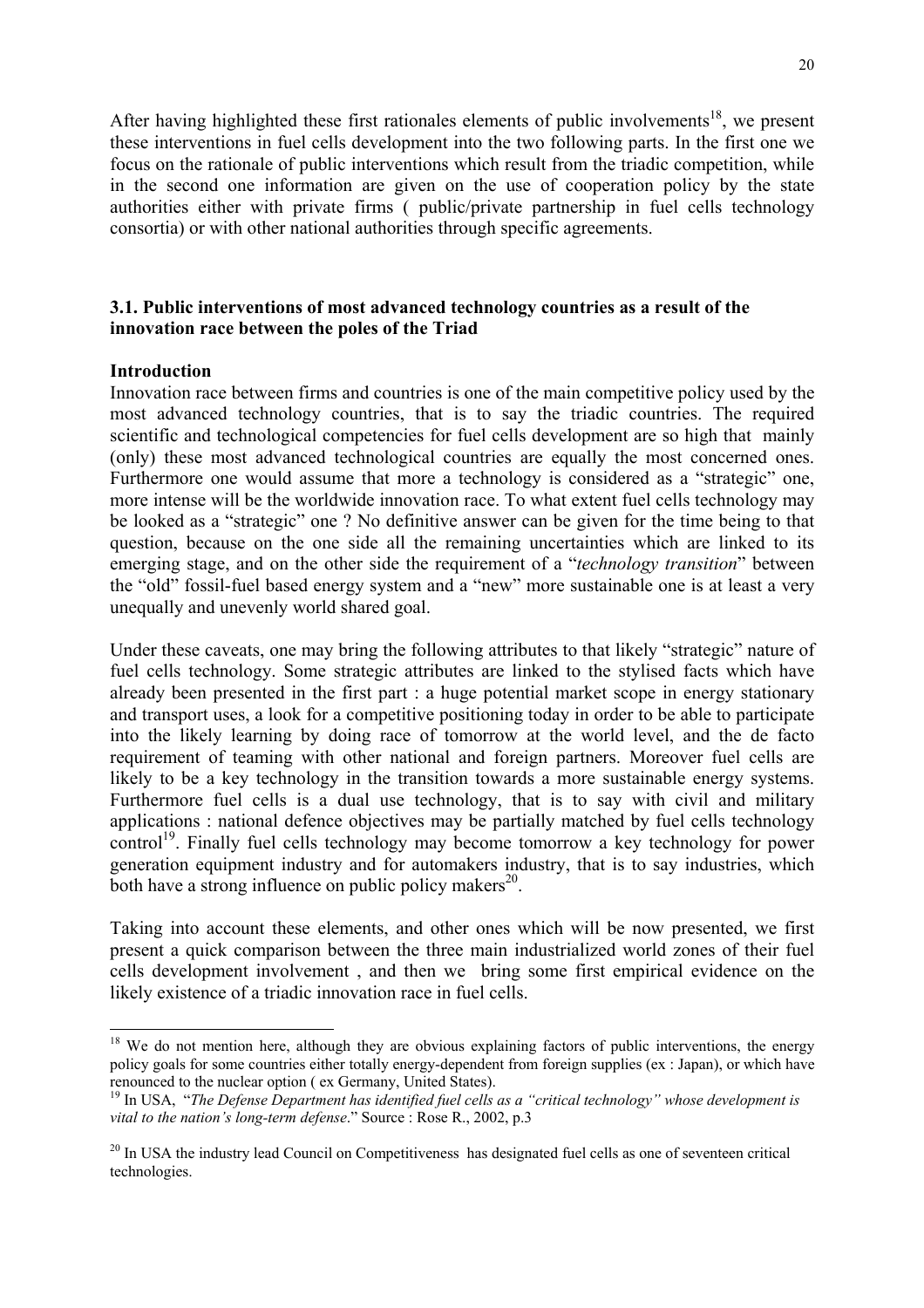## *3.1.1. A temporary view on the current hierarchy between the three poles*

To establish a general –but very temporary- view on the current hierarchy between the three poles we will look for technology indicators. Among the most used technology indicators, one founds the input ( research and development expenditures) and the output ones : patents and first experiments /applications. But obviously the practical use of these three families of indicators is limited by information access restrictions. These restrictions are very severe for the first indicator, while they are not absent for the two others one.

Available information is either very poor and speculative for public R&D expenditures, or quasi totally absent for private R&D budgets<sup>21</sup>: in this later case one might think to use the available information within research project database which are co-financed by public funds, either in US the FERD data base from the Department of Energy, or in the European Commission Cordis RTD Projects database. But all publicly supported projects are not included, and by definition no information is released when dealing with in-house projects. About public R&D expenditures, one might think to use the IEA R&D database : in fact the fuel cells technology is included with other technologies in an item called "Others", and most frequently this item has no figure, because the IEA member states do not release this information.

| Japan                   | $\text{US}^{22}$ and Canada                              | Total<br>European Union          | Including European<br>Commission <sup>23</sup> | Including total<br>European Union<br><b>Member States</b> |
|-------------------------|----------------------------------------------------------|----------------------------------|------------------------------------------------|-----------------------------------------------------------|
| $\approx$<br>240 Mio \$ | $\approx$<br>$(130/180+76$ Mio \$)<br>$= 210/260$ Mio \$ | $\approx$<br>$61$ Mio $\epsilon$ | $\approx$<br>30 Mio $\epsilon$                 | $\approx$<br>31 Mio $\epsilon$                            |

Table n<sup>o</sup>2 An estimation of the triadic public fuel cell R&D budget (2000)

-

Legend :  $\approx$  = rough estimate; The total of EU member states and European Commission are estimates. Source : Authors, and Lequeux G., 2001

According to these figures North America and Japan have comparable R&D budgets, while the European Union is lagging far behind, approximately one fourth of the two formers.

The others technology indicators which are available at a country level, deal with outputs : patent and project applications. Patents are measuring, under some assumptions, the intensity of technological creation. United States Patent and Trademark Office (USPTO) data have been used, because US technology market is the world leading one. USPC Class 429 and

<span id="page-20-0"></span><sup>&</sup>lt;sup>21</sup> According to different experts, estimations of fuel cells R&D expenditures by Daimler Chrysler may vary between 20 millions of euros (Orselli and Chanaron, 2002) to several billions. At the world level, the Robert Rose 's report give an "*Estimates of annual spending range from \$1 billion to \$3 billion"* for the private sector*.*

<span id="page-20-1"></span><sup>22 &</sup>quot;*A recent Congressional Research Service Issue Brief (IB10041) estimated that federal research support for energy technologies totaled \$84.0 billion between FY 1973 and FY 1999, including \$19.7 billion for renewable energy and efficiency technologies. In the same period, we estimate the federal investment in fuel cell research at less than \$1 billion*." Source : Rose, 2002, p.10. Therefore in the USA case, cumulative public fuel cells R&D would have represented 1,2% of the total cumulative public energy R&D.

<span id="page-20-2"></span><sup>&</sup>lt;sup>23</sup> Apparently DG Research has only a very vague estimate of European Union Member States R&D expenditures in fuel cells, because these States do not release that information; while at EC level, the available information from each program supported by the different DG do not seem quickly and reliably collected, nor redistributed to the Member States.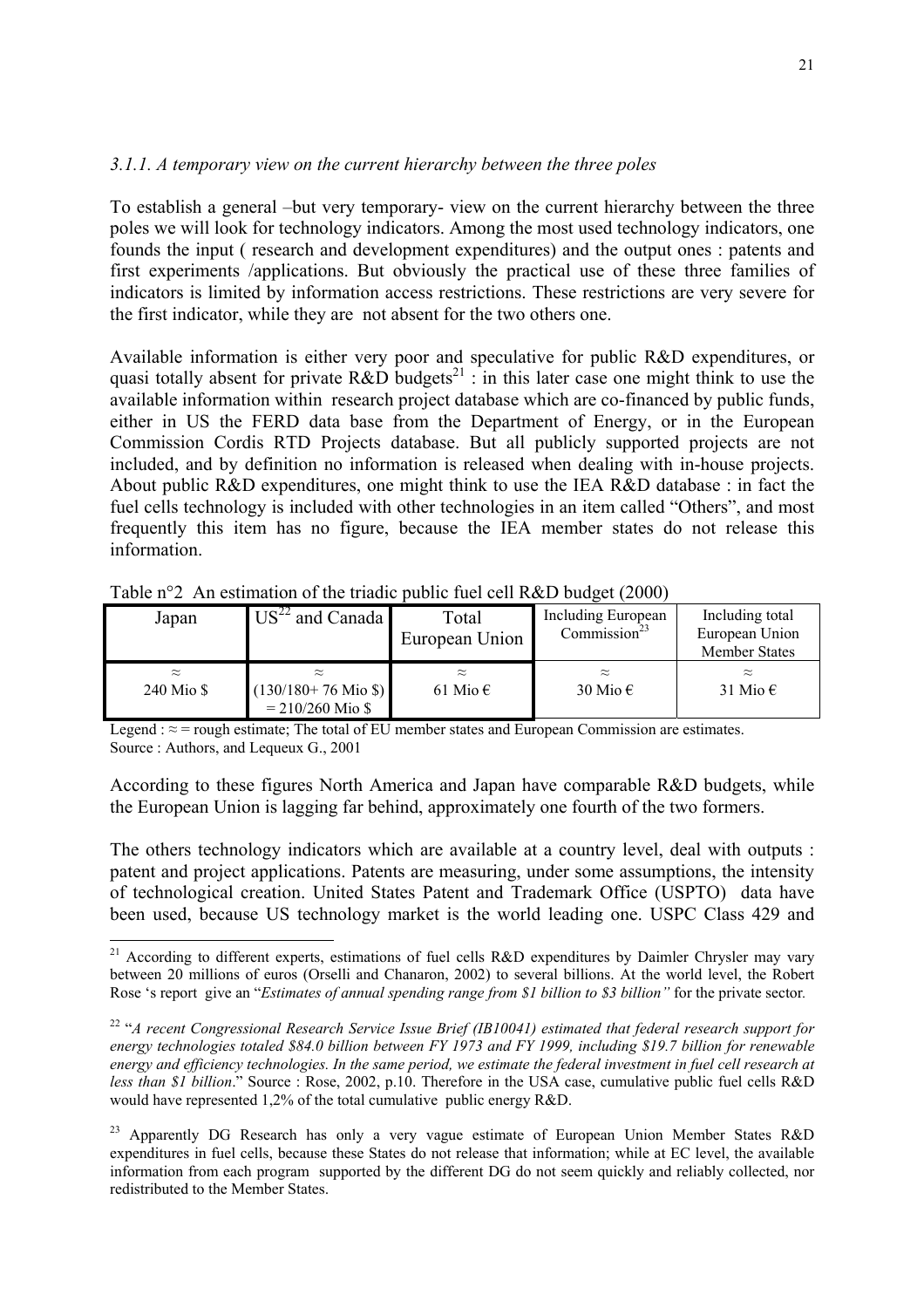subclass 12 to 46 have been selected to reflect the contributions to the fuel cell stack development. Despite a bias risk which leads to overestimate US figures, table n°3 shows a North American leadership, followed by the Japanese zone, and far behind by the European Union, in spite their increasing but still minority share.

|                      | 1985/1989 | 1990/1996 | 1997/2001 | 1985/2002  |
|----------------------|-----------|-----------|-----------|------------|
| North America zone   | (188/278) | (243/471) | (257/463) | (697/1238) |
|                      |           |           |           |            |
|                      | 67,6%     | 51,6 %    | 55,5 %    | 56,3 %     |
| Japaneese and Korean | (79/278)  | (175/471) | (124/463) | (392/1238) |
| zone                 |           |           |           |            |
|                      | 28,4 %    | 37,2%     | 26,8%     | 31,7%      |
| European Union       | (9/278)   | (30/471)  | (70/463)  | (112/1238) |
|                      |           |           |           |            |
|                      | 3,2%      | 6,4%      | 15,1%     | $9\%$      |

Table n°3: Share of the patents for three geographic zones within 429 class (1985/2002)

Legend: figures between brackets are the absolute numbers of utility patents for granted year; firms and public institutions are taken into account.

Source : Jacquier Roux, Bourgeois (2003) ,elaborated from USPTO data.

We finally use a technology application indicator, employing Fuel Cells 2000 World list of fuel cells projects. Despite a likely bias of collected data (probably very good coverage in North America, but much more incomplete in the other world regions, particularly in Japan) the table 4 shows a very large share of USA in fuel cells stationary use applications, but a much more balanced triadic repartition for fuel cell vehicle application.

Table n°4- Inventory of the world fuel cells projects by home based countries of fuel cells manufacturers and by type of application (1994/2002)

| Regional Zone or Country              | Fuel Cell     | <b>Fuel Cell Vehicles</b> | <b>Fuel Cell Buses</b> |
|---------------------------------------|---------------|---------------------------|------------------------|
|                                       | Installations |                           |                        |
| $1.1 - USA$                           | 210           | 23                        | 10                     |
| 1.2- Canada                           | 14            |                           | 0                      |
| 1.3- Total North America              | 224           | 23                        | 10                     |
| $2.1$ Japan                           | 4,5           | 18                        |                        |
| 2.2- Other Asian Countries            | 0             |                           |                        |
| 2.3-Total Asian Countries             | 4,5           | 20                        |                        |
| 3.1- European Union Member States     | 24,5          | 21                        | 13                     |
| 3.2- Rest of Western Europe countries | 6             |                           |                        |
| 3.3- Total Western Europe             | 30,5          | 22                        | 13                     |
| 4- Other Non triadic countries        | 0             | 2                         |                        |
| 5- Undetermined home based FC         | q             | $\overline{c}$            | 3                      |
| manufacturers countries               |               |                           |                        |
| 6-Total world list of projects        | 268           | 69                        | 27                     |

Source : authors : personal counting , from Fuel Cells 2000 World list of fuel cells projects ( Completed + in production+ on going+ Not installed +Ended+To be delivered+….) – Created by Fuel Cells 2000 and US Fuel Cell Council- Updated 8/14/02 for fuel cell vehicles, for fuel cell installations, 8/21/02 for fuel cell buses - site : <http://www.fuelcells.org/fct/buses.pdf>+<http://www.fuelcells.org/fct/carchart.pdf>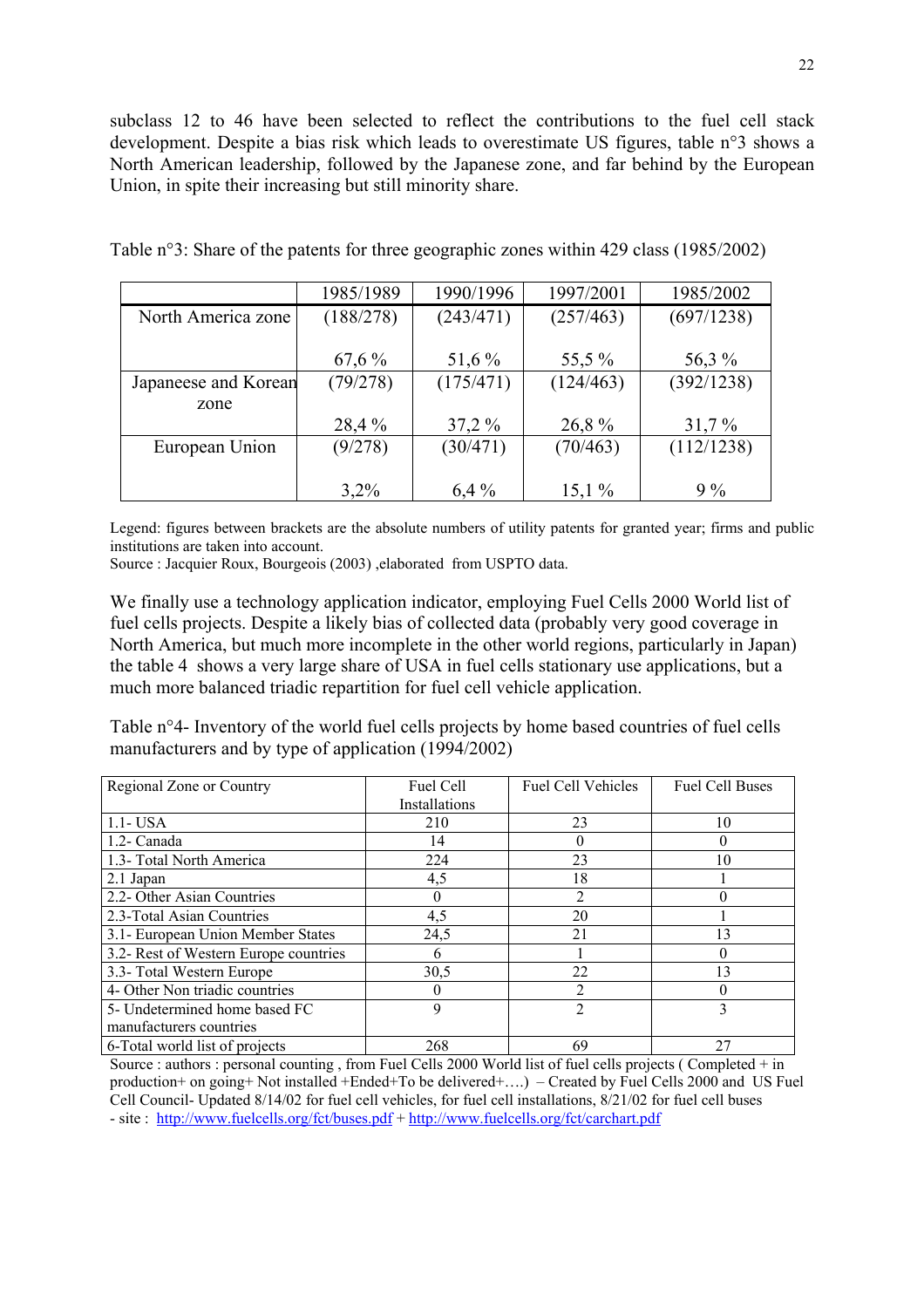From these three tables we think that within fuel cells case triad includes two leaders (North America and Japanese zone) and one follower (European Union).

3.1.2- Some first empirical evidence on a triadic innovation race in fuel cells.

Involvement of public authorities within the fuel cells research and development programs is partly interlinked between the three poles competition of triad, just like "*a competitive arms race in innovation spending*"(Baumol, op.cit, p.43) . To give a very summarized picture of this race, we may start from the following trend : Japan had apparently tripled its fuel cell's research program since 1995. Last  $5<sup>th</sup>$  of September 2002, a so called "Fuel Cell Advocates" group of thirty companies<sup>24</sup> launched a campaign in the USA calling the US Congress for a tripling of public funding in the next ten years : from currently 180 mio \$ to an average of 550 mio  $\delta$  per year<sup>25</sup>. After this North American initiative, the European Commission considers in October 2002 that the efforts are scattered in the European level, the resources dispersed and the costs extremely high. A major effort is needed in European level in order to rationalize and to stimulate the convergence of the various initiatives in a logical way. That is why the European Commission has launched a high level group on technologies of hydrogen and the fuel cells, for likely taking new reinforcement measures within the existing European program.

Although these informations are very incomplete ones, they tend to suggest a triadic race for fuel cells development. And this dynamics seems so strong that some government officials begin to worry on the increasing pressures of fuel cells budgets. This likely increased triadic competition may also be linked with increased creation of research joint ventures. Albert Link, David Paton and Donald Siegel (2002) found from research joint ventures (RJVs) filing data to the Department of Justice in USA, that *"the propensity of firms to engage in RJVs is sensitive to changes in the global competitiveness of US high-technology industries",* and that policy actions from "*Commerce Department's Advanced Technology Program (ATP), which provides financial support to firms that engage in collaborative research projects, induced firms to engage in additional (privately financed) RJVs*"(A.Link, op.cit. Abstract). Although some 10% of ATP funding for Energy Research (30 millions \$ in 2000) has been allocated to fuel cells, no direct transposition may be achieved. It remains to be see whether a such link may also exist between increased foreign competition and more research joint ventures in the fuel cells case, mainly when favourable national policies are supporting such partnership.

To conclude on this triadic innovation race, we would assume that increased triadic competition in fuel cells had or will also have positive inducement effects on the firm's propensity to team up. National policies may increase this likely trend, in order to boost the competitive position of each pole of the triad.

We now examine the extent to which cooperative policy might be also used to reach this goal.

### **3.2- The look for cooperation policy by the States in the world fuel cells innovation race**

<span id="page-22-0"></span><sup>&</sup>lt;sup>24</sup> Among which one founds the following supporters : Art Katsaros, Group VP Engineered Systems and Development, Air Products and Chemicals ; Firoz Rasul, Chairman and Chief Executive Officer, Ballard Power Systems ; Robert Rose, Executive Director, Breakthrough Technologies Institute ; Claude Duss, Chief Executive Officer, IdaTech; Mark Schmitz , Chief Financial Officer, Plug Power ; Thomas Voigt, President, Siemens Westinghouse Stationary Fuel Cells ; William T. Miller, President, UTC Fuel Cells

<span id="page-22-1"></span><sup>&</sup>lt;sup>25</sup> see "Fuel Cells and Hydrogen : The path forward- A Comprehensive Strategy For Federal Investment In Fuel Cell Technology And Fuel Infrastructure" (2002)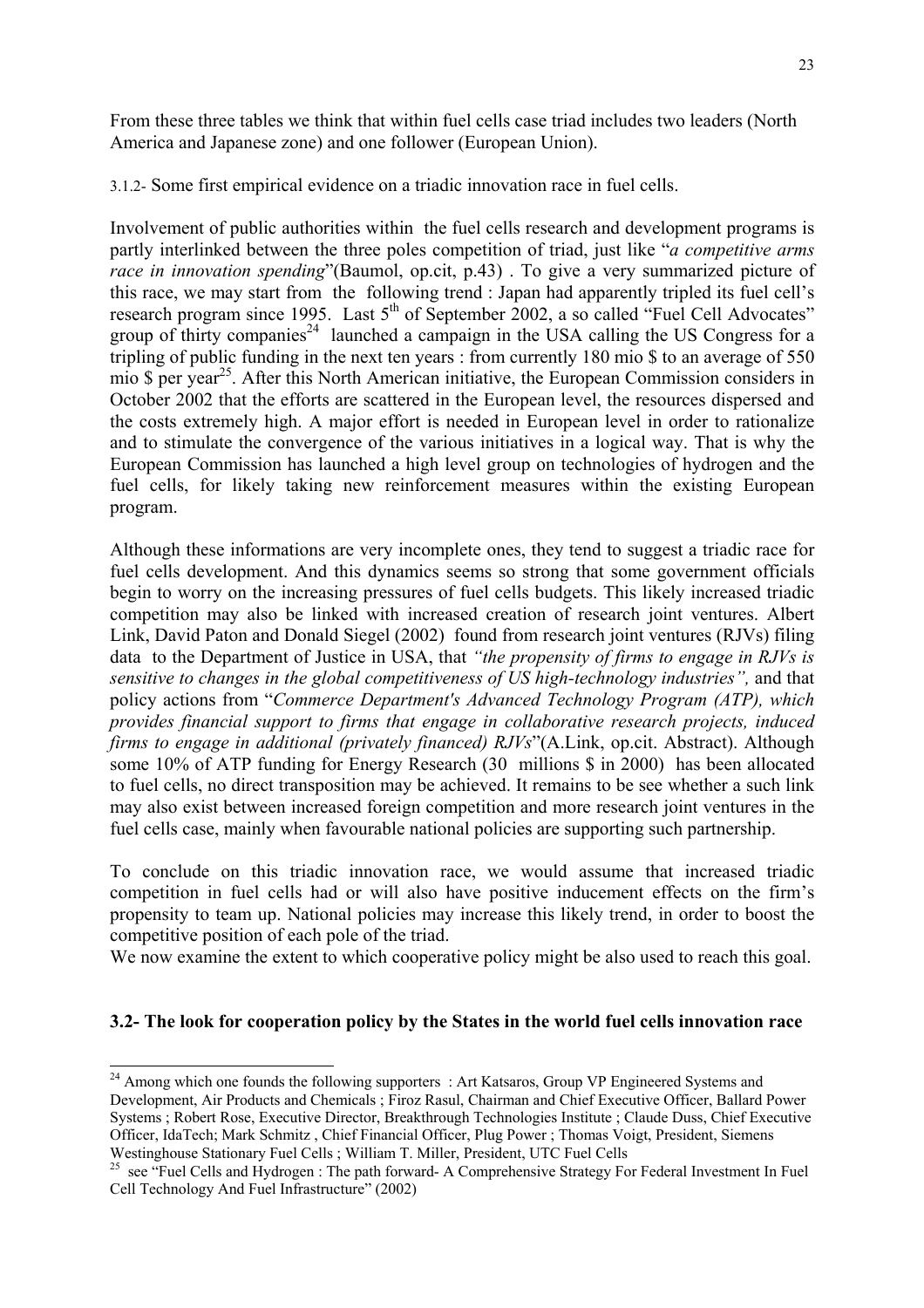Cooperation policy may be implemented either between firms and states, or between different states. Both possibilities have been put into practice within the fuel cells case.

*3.2.1- The cooperation with home-based and foreign companies : the public/private partnership in technology consortia* 

Among different questions dealing with innovation public management, we now focus on an apparently general organizational way of fuel cells innovation : the public-private partnership. Three regional examples are presented.

In 1999, the U.S Department Of Energy creates the Solid State Energy Conversion Alliance (SECA), made up of commercial, developers, universities, national laboratories, and government agencies, to develop low-cost, high, power density, solid-state fuel cells for a broad range of applications. The two host laboratories, NETL and PNNL, are the driving force behind SECA, providing the leadership, focus, and integration needed to bring solidoxide fuel cell technology into near-term markets. SECA has been formed to both accelerate the development of the industrial base needed to commercially produce low-cost solid-oxide fuel cells and to provide a core research program to provide any advancements necessary to achieving the aggressive SECA goals. The objective of SECA is to create a SOFC technology by 2010 available at less 400 \$/kW for stationary, transportation and military applications. Long-term cost goals for military and transportation applications are \$50 to \$200 per kilowatt. Efficiencies for all applications will be greatly improved over current state-of-the art. The results of this program will also provide early low-cost power systems for mature distributed generation market applications, and will feed directly into the Vision 21 Fuel Cells Program. SECA technology will ultimately lead to megawatt size configurations for commercial/light industrial packages and "Vision 21" central-station power applications. SECA will be an internationally cooperative effort. Through the SECA Core Technology Program, DOE expects to co-operate with the European Union, and others.

In European Union*,* one can quote the "European Fuel Cell Bus Project" which intends to introduce fuel cell technology in 30 Mercedes-Benz Citaro buses in 10 European cities (Amsterdam (Netherlands); Barcelona & Madrid (Spain), Hamburg & Stuttgart (Germany), London (Great Britain), Luxembourg, Porto (Portugal), Stockholm (Sweden) and Reykjavik (Iceland)). So this project is being realised at a pan-European level, in co-operation with several European manufacturers and public transport operators and also financed by them, with co-financing from the THERMIE-Programme of the European Commission, Directorate-General XVII. The goals of the European Fuel Cell Bus Project are: the development, testing, and demonstration of low floor city buses for commercial use; technological leadership and safeguarding employment in Europe; increasing attractiveness of the public transport sector to solve traffic environmental problems in urban areas; early acquisition of experience; short term - Resource saving mobility; long term - Mobility based on non-fossil fuels. The coordinator of this European Community project managed by MVV InnoTec GmbH is the Berliner Senatsverwaltung für Wirtschaft und Technologie. The other partners in the project are : Berliner Verkehrsbetriebe, BVG, Berlin, (Germany) ; MAN Nutzungsfahrzeuge Aktiengesellschaft, Munich, (Germany) ; Air Liquide Division des Techniques Avancées, Sassenage, (France) ; Copenhagen Transport, Copenhagen, (Denmark) ; Instituto Superior Técnico, Lisbon, (Portugal) ; Companhia de Carris de Ferro de Lisboa, S.A., Lisbon, (Portugal) ; Sociedade Potuguesa do Ar Liquido, "Arliquido" Lda., Lisbon, (Portugal).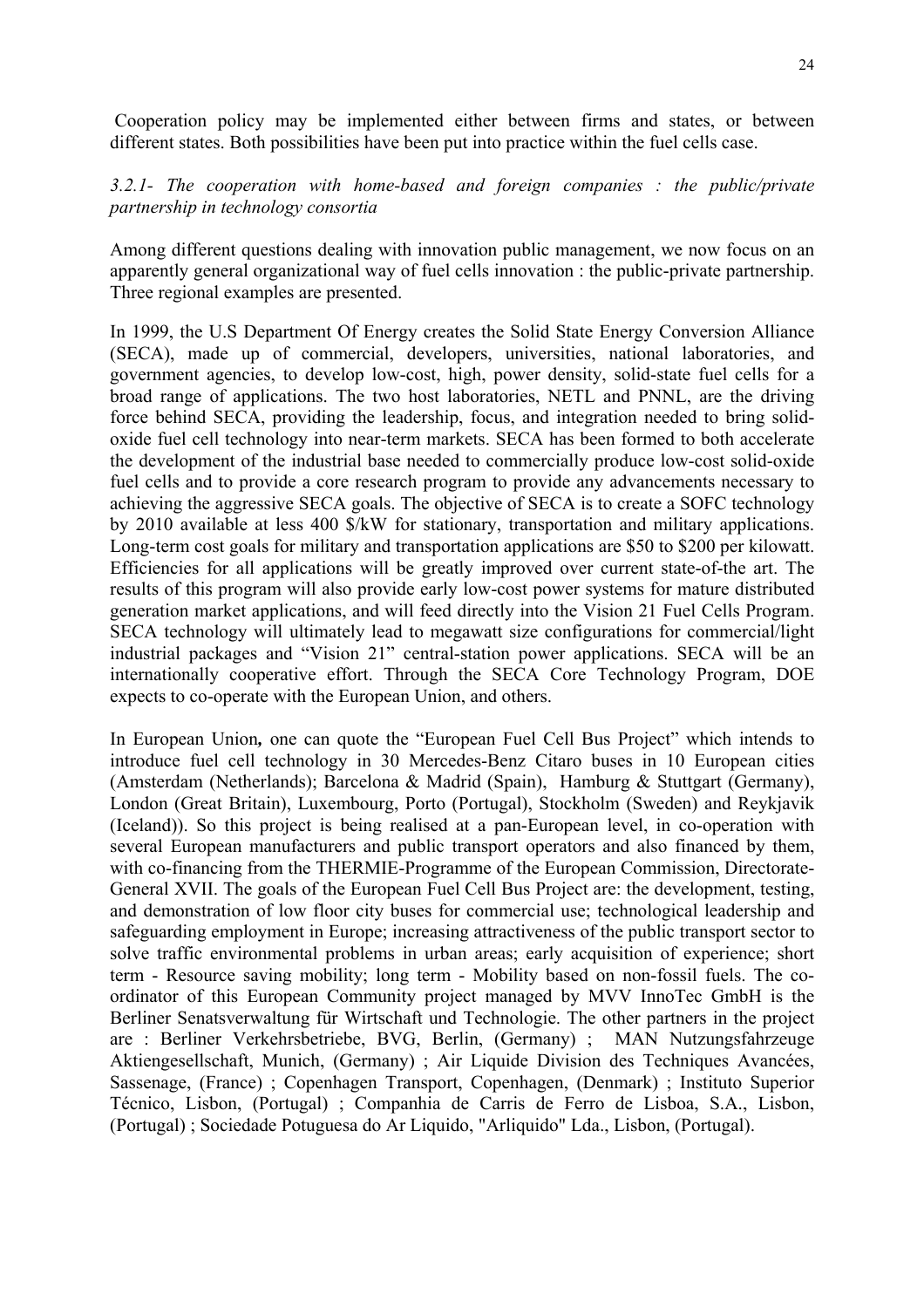In Japan also, the METI is engaged in a programme of support for the industrial research and the development of infrastructures. The Japan Electric Vehicle Association (JEVA) announced that the government of Japan will soon launch a three-year joint test of hydrogen and fuel cell vehicle (FCV) technology on the country's roads. The test project will include Japanese automakers Toyota Motor Corporation, Honda Motor Company and Nissan Motor Company, U.S. auto manufacturer General Motors (GM) Corporation and German-U.S. carmaker DaimlerChrysler AG. The Japan Hydrogen and Fuel Cell (JHFC) demonstration project will be sponsored by Japan's Ministry of Economy, Trade and Industry<sup>26</sup>.

To conclude, public/private partnerships appear to be one of the most pre-eminent form of technology consortia in the three poles of triad. However their scope ( niches strategy for the "follower" European Union, the whole fuel cells components systems for the "leader" North America and Japan) , their rules and dynamics are likely depending from the relative strengths and weakness of each poles of the triad, that is to say from the remaining specificities of each Nation Innovation System.

### *3.2.2.- The look for cooperation policy between States*

European Union is the regional zone where R&D cooperation policy between different Member States is the most discussed and implemented one : but because European Union is a special case, with very unequal involvement<sup>27</sup> by the different European countries for fuel cells development, we will not discuss here intra-european cooperation stakes, but we will come back later on in the conclusion. We only deal with two other cooperation cases : on the one side the IEA policy, and on the other side the EU-EC/ USA agreement.

### A-The cooperation between IEA member states

The basic assumption of such programs lies in the following statement : " *National energy R&D demonstration programmes become more effective and efficient when incorporated into the larger context of international interdependence*". (IEA, Internet homepage, Energy Technology, Implementing Agreement Framework, [http://www.iea.org/techno/aboutia.htm\)](http://www.iea.org/techno/aboutia.htm). In this perspective IEA used the "Implementing Agreement"<sup>28</sup> procedure in order to organize an inter-gouvernemental collaboration in new (or improved) energy technology. In the 40 current Implementing Agreement, one is dealing with fuel cells since 1990 (IEA Advanced Fuel Cells Implementing Agreement) and another with hydrogen (IEA Implementing Agreement on "Production and utilization of Hydrogen"). Two indicators show an apparently increasing interest for this procedure in fuel cells : 1) number of participating countries to the Implementing Agreement has grown from 5 in 1990 to 13 in 2002 (see Table 5), 2) number of annexes has increased from two to fifteen; but in fact five are only active to day.

<span id="page-24-0"></span><sup>26</sup> http://www.fuelcells.org/fcnews.htm

<span id="page-24-1"></span><sup>&</sup>lt;sup>27</sup> Very high for Germany, relatively strong for France with its catching-up policy, meaningful for Italy, Great Britain and Netherlands, and symbolic for other Member States.

<span id="page-24-2"></span><sup>&</sup>lt;sup>28</sup> In a few words , Implementing Agreement is "*a standard legal structure defining the commitments and rights of Contracting Parties*"; "*Contracting Parties undertake tasks identified in Annexes to the Implementing Agreement*"; an "*Executive Committee*", acting as "*board of directors*" *is nominated by the Contracting Parties* ( government organisation or private entities designated by their respective governments". "*The Executive Committee designate an Operating Agent for each task – Annex- who is responsible for management of collaboration and who provides infrastructure as needed*". Resources are provided by two mechanisms : "*Cost sharing, in which participants contribute to a common fund…*" , and "*Task sharing in which participants devote specified resources and personnel…*". Source : IEA, Internet home page, [http://www.iea.org/techno/aboutia.htm.](http://www.iea.org/techno/aboutia.htm)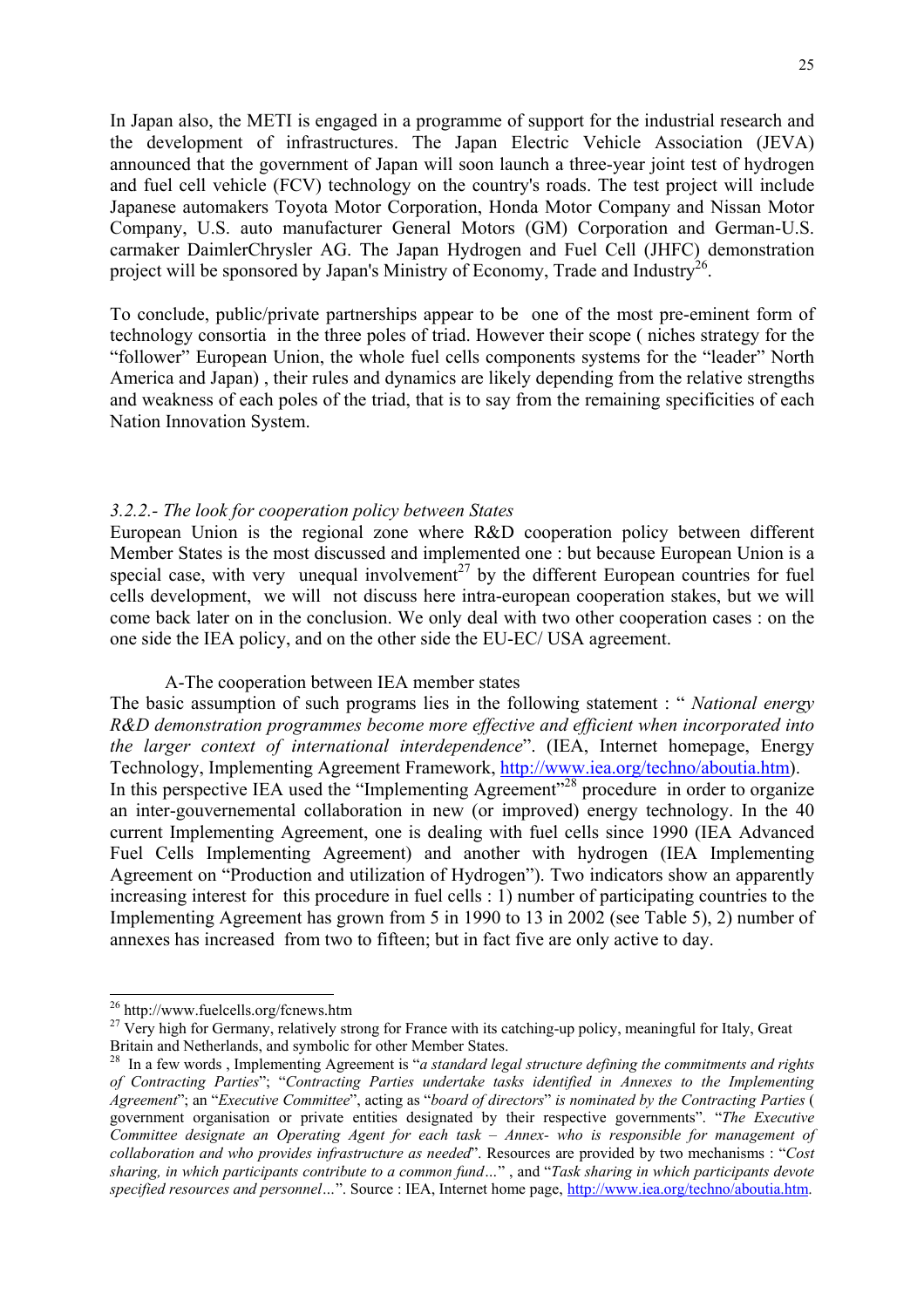| Country and signatory                                                               |                                                   |                                                               |                                                 |                                                                          |                                                  |
|-------------------------------------------------------------------------------------|---------------------------------------------------|---------------------------------------------------------------|-------------------------------------------------|--------------------------------------------------------------------------|--------------------------------------------------|
|                                                                                     | XI<br>Polymer<br>Electrolyte<br><b>Fuel Cells</b> | XII<br>Fuel Cell<br>Systems for<br>Stationary<br>Applications | <b>XIII</b><br>Solid Oxide<br><b>Fuel Cells</b> | <b>XIV</b><br>Molten<br>Carbonate Fuel<br>Cells towards<br>Demonstration | XV<br>Fuel Cell<br>Systems for<br>Transportation |
| <b>Australia, Ceramic Fuel Cells Limited (CFCL)</b>                                 |                                                   |                                                               | $\bullet$                                       |                                                                          |                                                  |
| <b>Canada, Government of Canada</b>                                                 | $\bullet$                                         |                                                               |                                                 |                                                                          |                                                  |
| <b>France,</b> L'Agence de l'Environnement et de la<br>Maîtrise de l'Energie(ADEME) |                                                   |                                                               | $\bullet$                                       |                                                                          |                                                  |
| Germany, Forschungszentrum Jülich GmbH                                              | $\bullet$                                         | $\bullet$                                                     | $\bullet$                                       | $\bullet$                                                                | $\bullet$                                        |
| Italy, Ente per le Nuove Tecnologie, l'Energia<br>l'Ambiente (ENEA)                 | $\bullet$                                         |                                                               |                                                 |                                                                          |                                                  |
| <b>Japan,</b> New Energy & Industrial Technology<br>Development Organization (NEDO) | $\bullet$                                         |                                                               |                                                 | <b>OA</b>                                                                |                                                  |
| <b>Korea, Korea Electric Power Corporation (KEPCO)</b>                              | $\bullet$                                         |                                                               |                                                 | $\bullet$                                                                |                                                  |
| Netherlands, Stichting Energieonderzoek Centrum<br>Nederland (ECN)                  |                                                   |                                                               |                                                 |                                                                          |                                                  |
| Norway, Research Council of Norway                                                  |                                                   | $\bullet$                                                     |                                                 |                                                                          |                                                  |
| Sweden, Swedish National Energy Administration                                      | $\bullet$                                         | <b>OA</b>                                                     | $\bullet$                                       |                                                                          |                                                  |
| Switzerland, Office Fédéral de l'Énergie                                            |                                                   |                                                               |                                                 |                                                                          |                                                  |
| United Kingdom, Secretary of State for Trade and<br>Industry                        |                                                   |                                                               |                                                 |                                                                          |                                                  |
| <b>United States, United States Department of Energy</b>                            | <b>OA</b>                                         |                                                               | $O A^*$                                         |                                                                          | <b>OA</b>                                        |
| <b>OPERATING AGENT (OA)</b>                                                         | Kumar<br>Argonne<br>National<br>Lab.              | Ridell Sycon<br>Energiekonsult                                | Singal<br>Siemens-<br>Westinghouse              | Nakayama<br><b>NEDO</b>                                                  | Ahluwalia US<br><b>DOE</b>                       |

Table n°5 Participants Countries in the five "Tasks" of the IEA Implementing Agreement (1999/2003) on "Advanced Fuel Cells"

This table shows that no major contributing country in FC development is absent from this 2002 list. Moreover when ranking these different countries according an index of cooperation commitment<sup>29</sup>, the resulting hierarchy (1-USA, 2-Japan, 3- Sweden, 4-Netherlands) is closed to the leaders countries in fuel cells development ( 1-USA and Japan, 3- Germany and Canada). But when trying to understand where is the self-interest of these leading countries with cooperation agreement, one has to check the very nature of these agreements. A first indication lies in the type of mobilized resources: cost-sharing is only used to finance administrative secretariat, while task sharing is supporting the remaining whole budget. In fact the Advanced Fuel Cells Implementing Agreement (AFCIA) seems mainly to be information exchange without formal or informal co-ordination of R&D activities, to the exception of some marginal cases. Although Implementing Agreement *"... can be used in all phases of the energy technology cycle, that is, research and development; demonstration and validation of technical, environmental and economic performance; market deployment (for instance, through joint performance testing)*"( IEA Internet Home page, Implementing Agreement Framework), apparently the information exchange in fuel cells case mainly focus on basic or applied research, and rarely with demonstration and validation stages.

Source : IEA/EET , 2002, Brief Status Reports on Implementing Agreements ( 9 April 2002)

<span id="page-25-0"></span><sup>&</sup>lt;sup>29</sup> This index may combine presence of country since 1995, nationality of operating agent, and number of agreed tasks.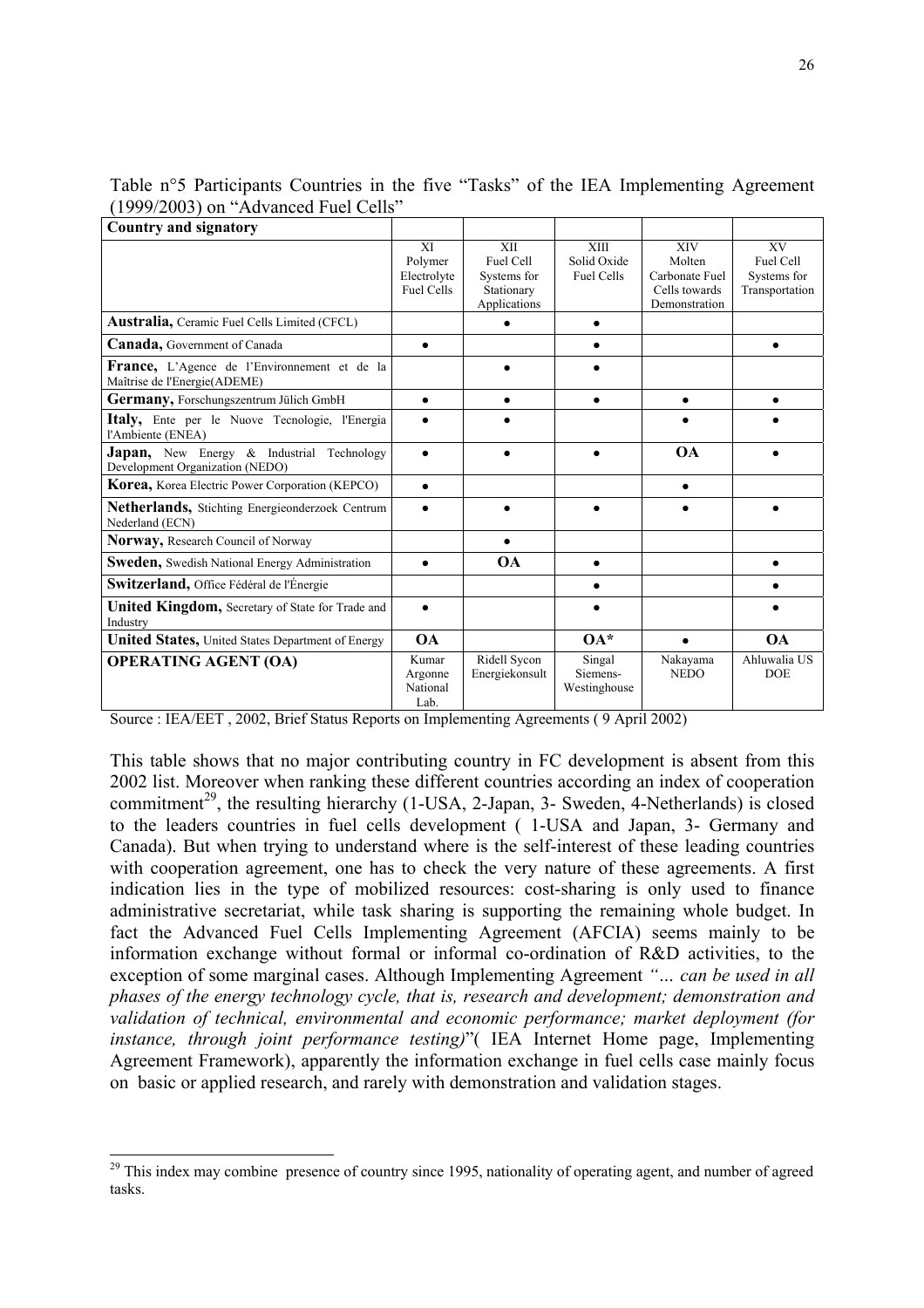### B- The EU-EC/ USA cooperation

After a first agreement for scientific and technological cooperation, which had been signed the fifth of December 1997, between European Community and the Government of United States of America, and then a signed Implementing Agreement for Non-Nuclear Energy Scientific and Technological Co-operation, an exploratory workshop on EU/US co-operation on fuel cell research, development and demonstration took place 14<sup>th</sup> September 2001 in Brussels. Real results of this trans-atlantic cooperation, between one leading zone (USA) and one follower (European Union), seem to be three workshops mainly dedicated to exchange of information.

When trying to assess the effectiveness of such exchange of information, one should ask on the extent to which the exchanged information are relevant for each government representative, and whether these representatives are incited to reveal this information, be it a success or a failure. Without an in-depth study no general conclusion could be drawn. But we will assume that such cooperative agreement are at best a complement to a previously existing policy of national competencies building, mainly when the gap of these competencies is high between the two (or more) potential partners. Moreover inter-governmental cooperation seems to be expected by fuel cells industry for i) the creation of unified norms/codes and standards, ii) the co-financing of basic materials and technological research, or iii) a contribution to the creation of a favourable selection environment, for example in certification and legal issues.

## **Conclusion**

We will conclude this chapter by focusing on two broad issues for the next ten years : 1) the nature of commitment from public authorities and the new collaborative emphasis with private firms; 2-the different policy challenges for the three poles of the Triad.

### **1- An increased commitment of public funds and collaborative emphasis with private firms**

When looking for a comparative assessment of public interventions, and the resulting coordination requirements between public and private actors, within usual-incremental innovations, and radical ones, one may find the following differences (see graph n°3).

Stage 1- Basic Research- Longer and larger basic research are involved, because radical innovation implies the creation of a new body of scientific knowledge, which may leads to the creation of new scientific disciplines or sub-disciplines

Stage 2-Applied Research- The applied research stage is also longer and more expansive because the requirement to imagine new practical devices, new artefacts with likely insufficient performance at the beginning, and the need to come back on the first prototype in order to improve their key characteristics

Stage 3 –Pre-competitive Development- and Stage 4-Commercial Development & Demonstration- The main differences are concerning these stages, because high public support is required in demonstrations/purchase, market entry-support, investment in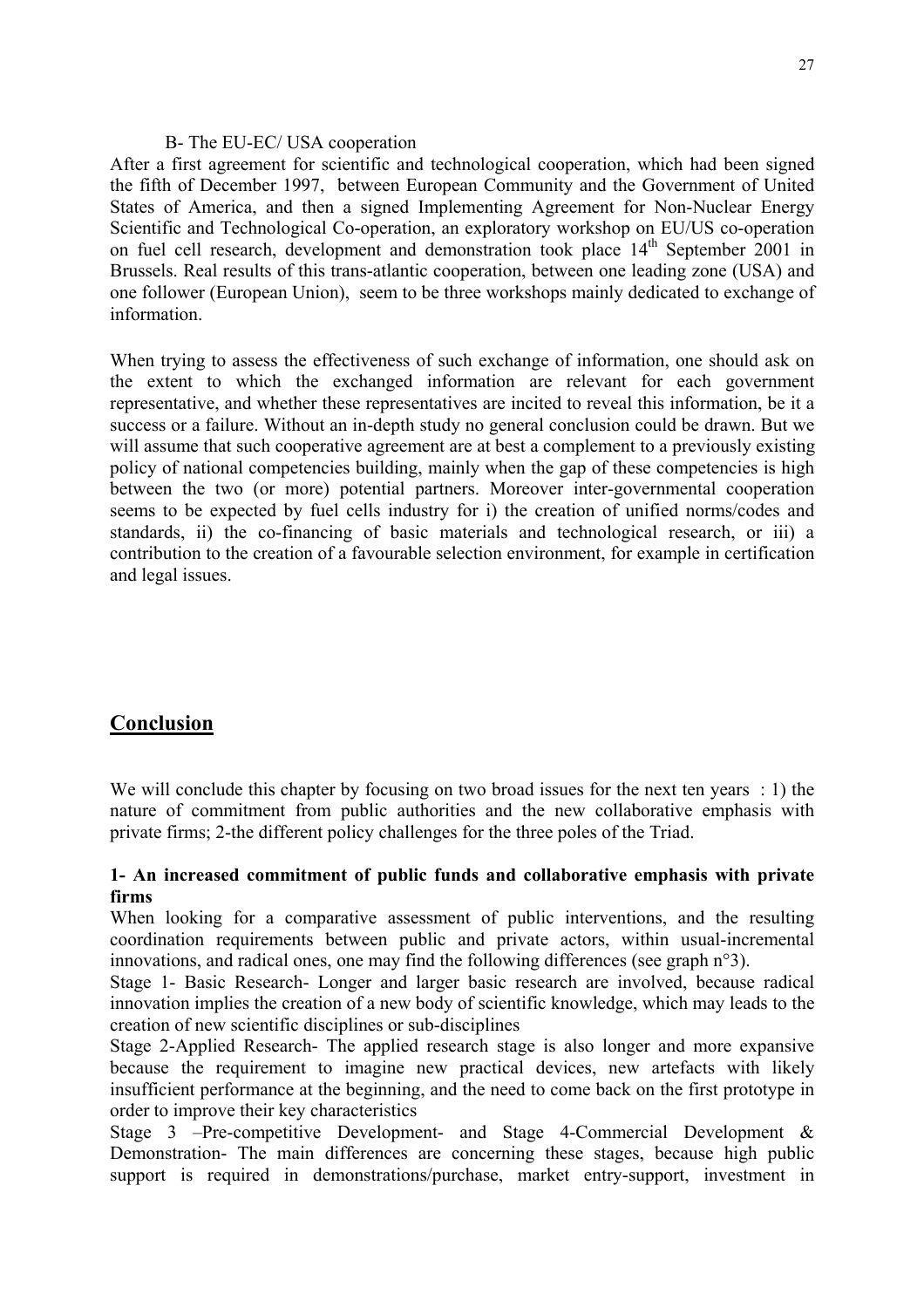infrastructure ( hydrogen networks and storage), while generally these activities are entirely supported by private investment in the case of usual innovation. During this stage, public/private partnerships may be necessary to speed-up the cost reduction process by accelerating early market development and so decrease lead time to commercial operation and so crossing the " valley of death" with decreased risks

These required public support lead to two consequences which differentiates radical and usual innovation :

- the volume of public support is much higher and has a longer duration, which obviously may cause crowding out effects for the other technologies supported by public funds,
- the length and the intensity of "Collaborative emphasis" between public and private actors are much higher, which addresses the coordination competences of public institutions.

In the fuel cells case, scope and complexities of "collaborative emphasis" address on the one side the coordinating abilities of public authorities, and on the other side a minimum communication of information by the private sector about its product specificity fuel cell system and vehicle or power plant development activities.

Graph n°3 : Coordination requirements between public and private funding during innovation process : the fuel cells case



**R&D Investment**

Source : Authors, and EPRI, 1999, Electricity technology Roadmap,-Powering Progress, 1999 Summary and Synthesis, Internet site : [http://www.epri.com](http://www.epri.com/)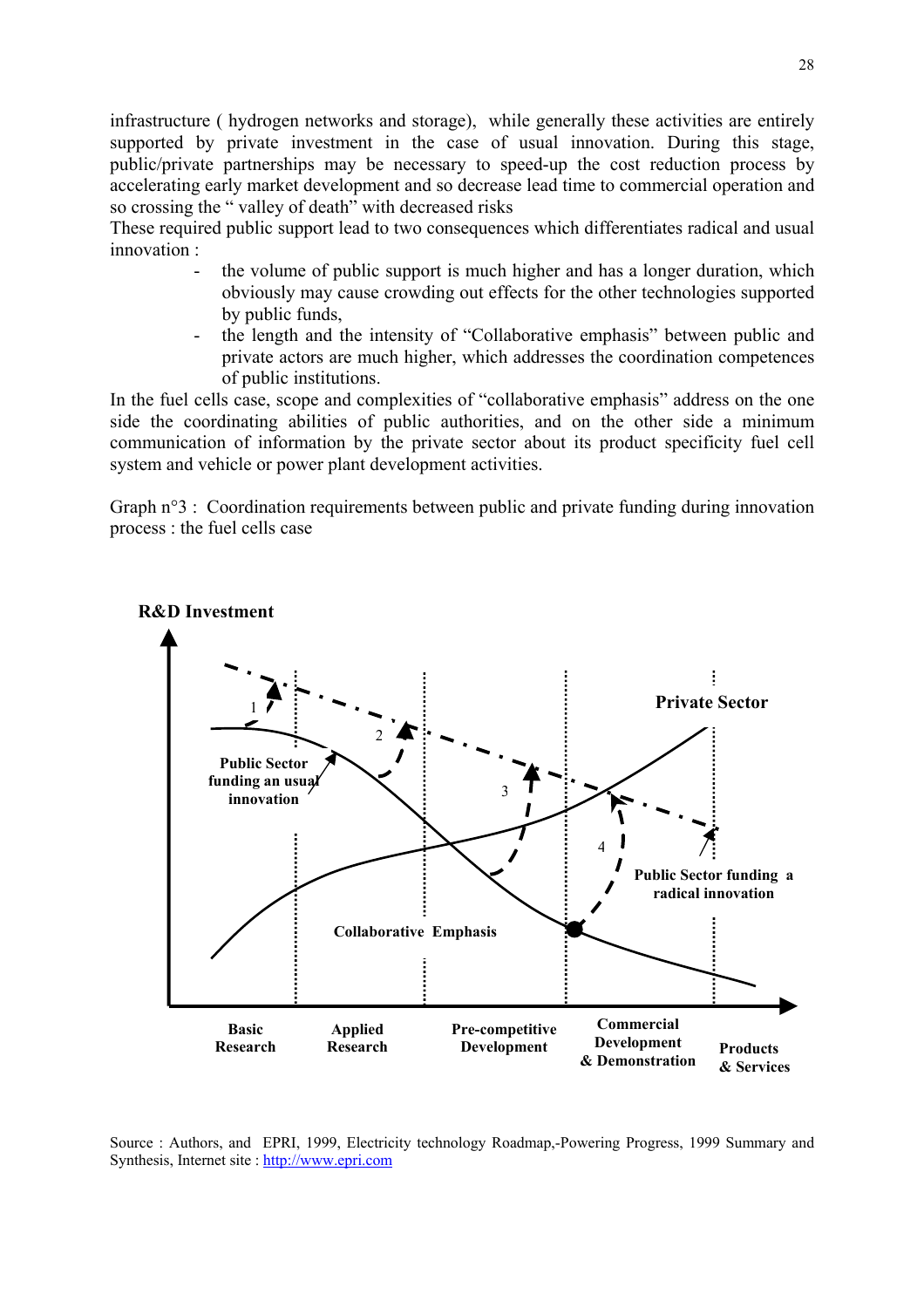There is no doubt that fuel cells technology may be included in the "radical innovation" category, and like such could benefit from higher than usual public supports. But should all (potential) radical innovations benefit from public supports ? We will not tackle that issue, but we will argue that if a major environmental innovation may drive a likely transition between the "old" energy systems mainly based on carbon fossil energy resources and a "new" one mainly based on renewable, nuclear and hydrogen energy sources, then fuel cells technology is among the major forthcoming innovations to be supported. This type of innovation is obviously much more than an "ecological modernization" : in that case the more focused market instruments are likely the fittest policy instruments<sup>30</sup>. Within the case of a "*technology transition*", N.A.Ashford with many other scholars may reasonably argue that " *more radical and far-reaching institutional changes are needed within the framework of command-and control environmental governance*". We will not try to develop in that chapter all the consequences of this statement and the new relevant policy instruments mix within that perspective. But we would assume that without this new public and society representation, technological advances while necessary would be insufficient to overcome the still inferior overall performance of fuel cells in respect to the mainstream existing ones.

### **-2-The different policy challenges for the three poles of the Triad**

A precise identification of the different policy challenges should begin by an in-depth study to assess the overall effectiveness of the innovation system in the fuel cells case, by benchmarking the fuel cells programs in the different involved countries at world level. Due to the absence<sup>31</sup> of a such study<sup>32</sup> one may use the following partial assessment criteria of public policy supporting FC. Our survey of existing TC highlights the following dimensions in their implementation :

-the high intensity of public/private partnership mainly between big oligopolies and states,

- the partial internationalization of fuel cells R&D and mainly of fuel cells field tests (learning by using)

-the links between FC developers and big Original Equipment Manufacturers,

- the likely existence of a minimum size in the programs and a world quality research and development facilities and human resources.

-Our statement on relevant policies to implement, under the previously mentioned caveats, is based on a basic assumption : due to their still very uncertain and long lead times before marketing stage in energy markets, and the very high up-front costs which are involved in the demonstration phase, it appears that the relevant decision space for developing fuel cells technologies seems to be at least the level of the triadic poles. For these three poles, some challenges to face in the next ten years are common, and others are specific.

Among the common challenges, many familiar issues are to be solved :

-

1) What are the most effective organizational ways in implementing and steering the essential hybrid cooperative devices : the private /public partnerships?

<span id="page-28-0"></span><sup>&</sup>lt;sup>30</sup> "use of economic instruments, exploiting industry's potential to engage in technological innovation,

encouraging more voluntarism and stakeholder participation in governance and promoting demand-side policies focused on green consumer behaviour" Ashford (2002, p.1417)

<span id="page-28-2"></span><span id="page-28-1"></span>

<sup>&</sup>lt;sup>31</sup> Despite the existence of numerous studies or reports such as the Galley and Gatignol (2001) one.<br><sup>32</sup> A working group of OECD- TIP Case Study On Innovation In Energy Technology- should bring conclusions at the end of 2003 about an international comparison of several energy innovations, including the fuel cell one.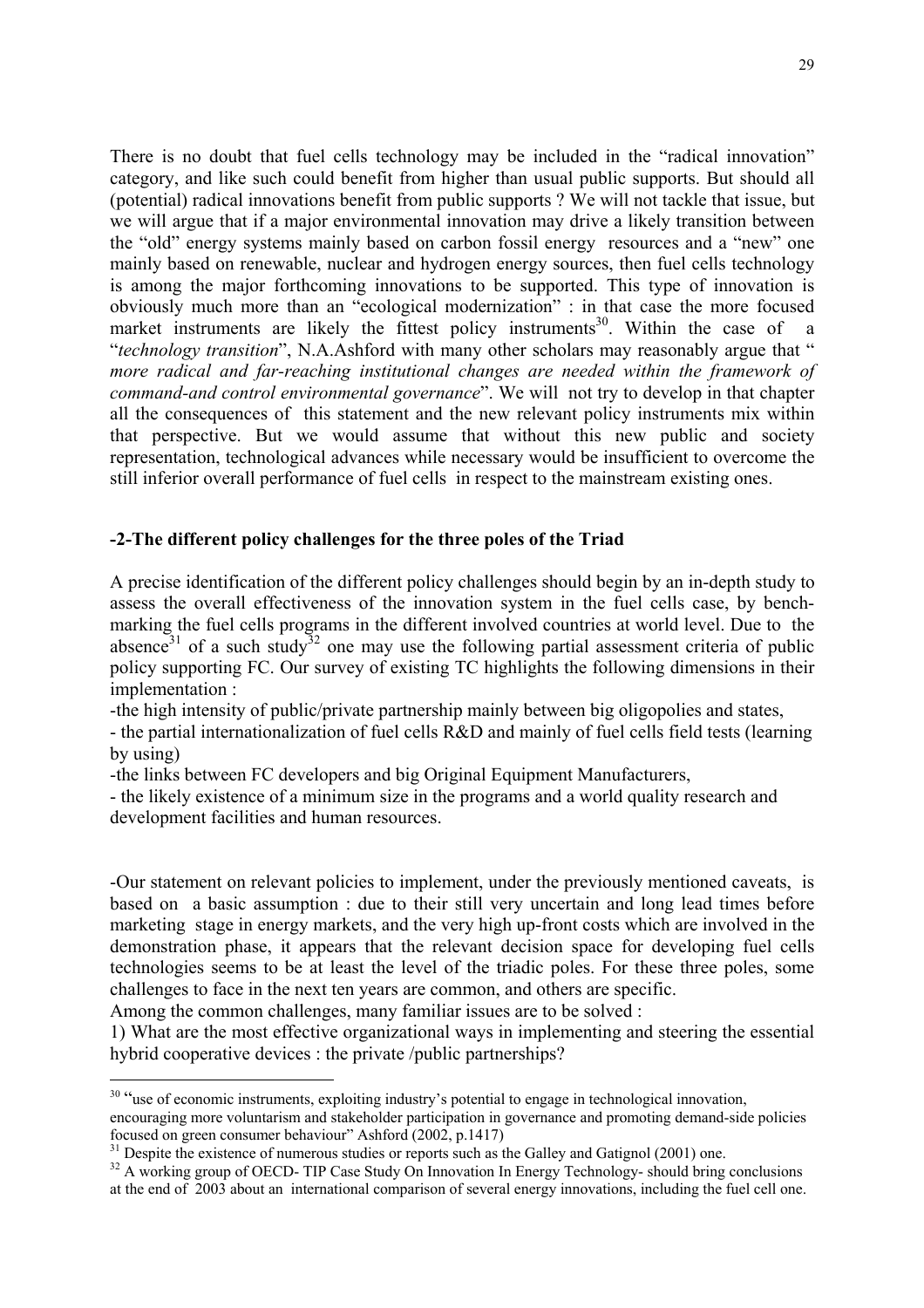2) What are the best arrangements to solve the collective intellectual property rights?

3) What is the appropriate level of cooperation between one pole and the two others of the triad?

4) To what extent common codes and standards are to be decided between a three poles discussion?

We then highlight rather the competitive dimension than the cooperative one at that level. Among the so called "specific" challenges, we think that appropriate policies should be probably differentiated between on the one side for the two "leaders" – Japan and North America ( USA+ Canada), and on the other side for the current "follower"(European Union).

 In this last case, new initiatives are at present identified within a broad political process discussion (the so-called "High-Level group"), in order to define a kind of "European Research Area in fuel cells" : conclusions are expected for the mid 2003. Taking into account the accumulated lags, and the willingness to be not totally absent from the F.C. world competition, the most feasible perspective would be to look for a good balance between a pure follower policy and a too much voluntary catching-up policy. The usual nationalistic reluctances to delegate to European level the technology initiatives may decrease in a nearfuture, because each member-state can no longer finance in a purely autonomous way the required budget for FC development. The most important difficulties seem to lie on the firms side : the major European industrial players are already involved with north-American partnerships $33$ . So the main issue could be to identify the correct incentives which could promote industrial European partnership at the required level.

For the USA-Canada, the main stake is quite different. On one side US diplomacy has proven a determined opposition to the Kyoto protocol and to any kind of stringent agreement within natural environment. But on the other side, Department of Energy and other Federal administrations are simultaneously mobilized to speed up the American firms performance within a clean technology innovation race at a world level. Very recently the US Secretary of Energy, S.Abraham, was arguing in favour of "a *leapfrog*<sup>[34"](#page-29-1)</sup> policy to switch towards an hydrogen economy, at least in the personal transportation of future. Assuming that these very constraining new objectives would be effectively pursued, several issues are open. To overcome the enormous gap between the carbon civilization of north America and the implementation of an hydrogen economy, two kinds of difficulties are to be solved. A such "leapfrog" policy requires long and costly public support, and a societal adhesion. The first requirement do not challenge the possibility of a sudden shift in financing new public expenditures in R&D and diffusion of fuel cells and hydrogen technologies, but rather its persistence possibility in medium term (10 to 15 years): the volatile compromise between different lobbies and Congress support will likely be a threat to this persistence requirement. Society adhesion is the other issue : the traditional and deep reluctance from US citizens to pay more for new clean energy supplies, while the cheap oil era will likely last the next fifteen years, will create a barrier to market diffusion process.

<span id="page-29-0"></span><sup>33</sup> According to European Commisssioner P. Busquin,( 2002): "*These two examples (biotechnology and fuel cell technology) show that industrial policy should take account of the quantity and quality of knowledge which nurtures growth and competitiveness. Without taking into account researchers and public and private investment, industrial policy will become empty, ignoring the knowledge which constitutes its motor*".<br><sup>34</sup> During the last Global Forum on Personal Transportation in Dearborn, (Michigan, 12 th of November),

<span id="page-29-1"></span>Spencer said *" Whether it is fusion, a hydrogen economy, or ideas that we have not yet explored, I believe we need to leapfrog the status quo and prepare for a future that under any scnenarion requires a revolution in how we produce, deliver and use energy*".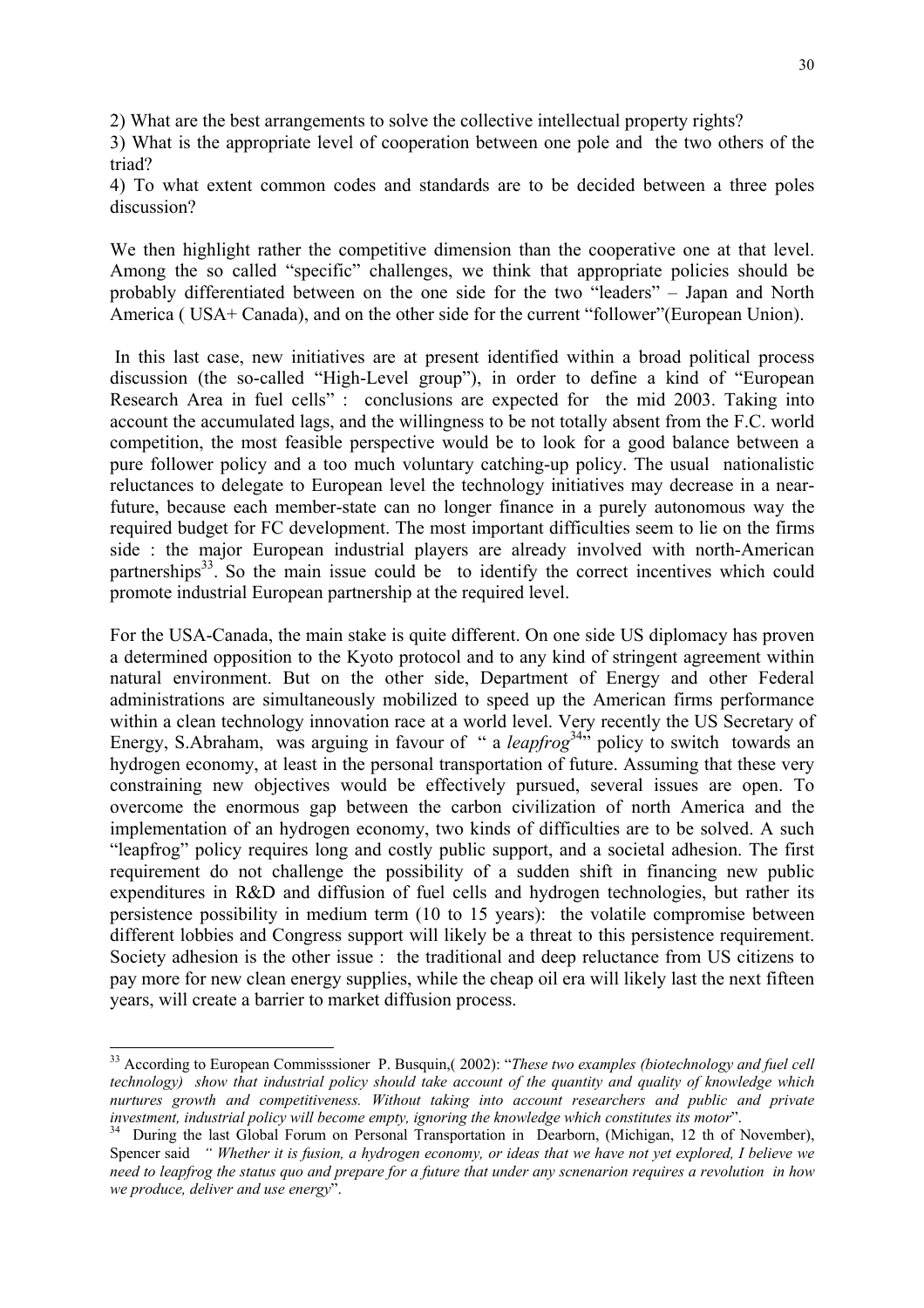In the Japan case, our knowledge of the fuel cells programme is still too incomplete and partial to attempt a such assessment. Our impression, based on other contributions ( see for example Avadikian chapter ?? in this book), is that the very determined position for a national "quasi-autonomy" by public Japanese authorities may conflict with the much more open cooperation attitude of Japanese firms with their foreign partners and competitors, and indirectly put into question the necessary public/private partnership. This may become an obstacle when technical development leads to a fuel cells pathways selection ( PEMFC and SOFC) which has not mainly been developed at home. But the voluntarist catching-up policy which has been launched in the recent years by Japanese government in PEMFC show important reactive abilities when this nation is facing such situations.

> **\* \* \***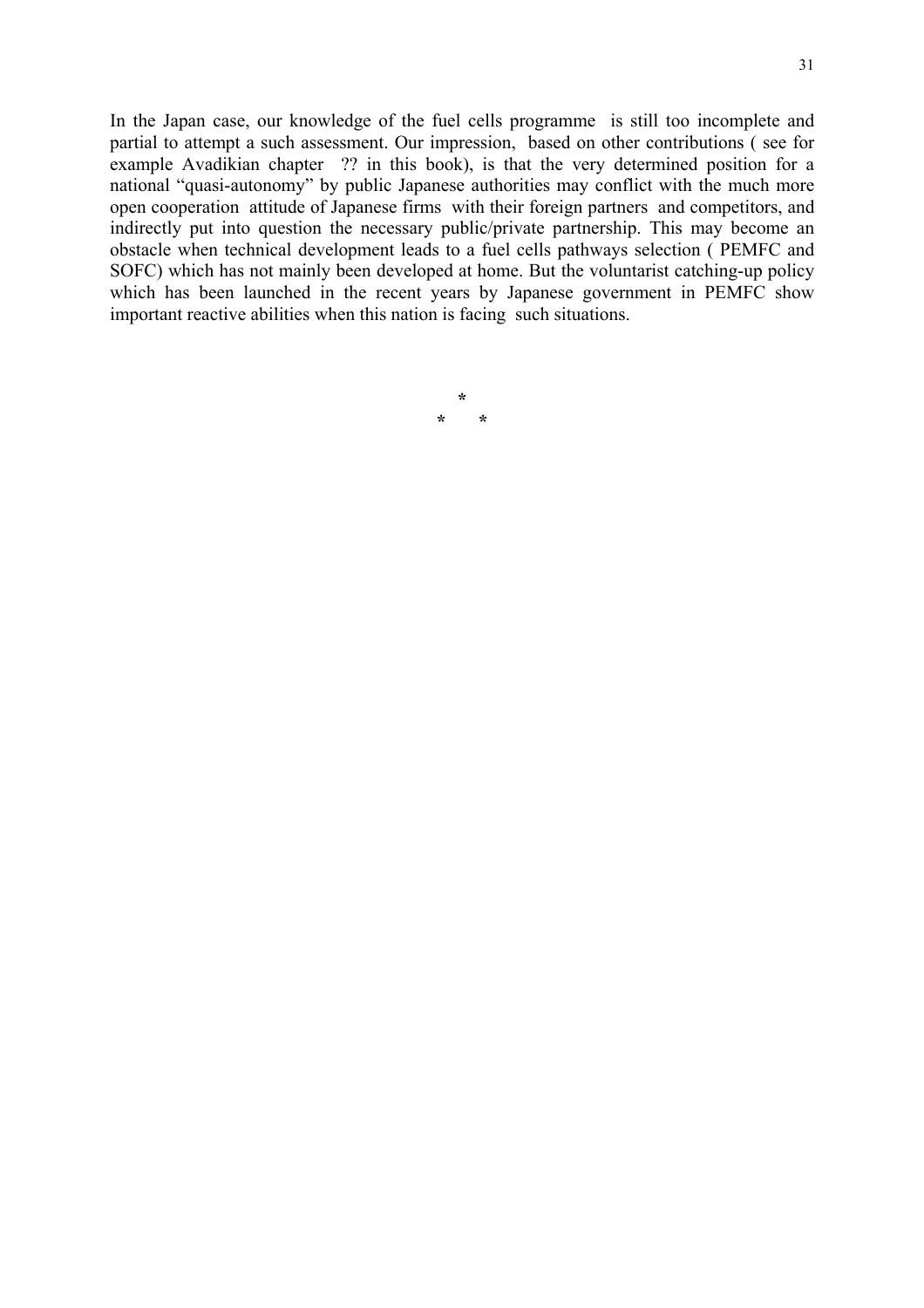#### **References**

Aoki M., 2001, Toward a Comparative Institutional Analysis, The MIT Press, Cambridge , Mass. 467 p.

Alleau T., (1998), Les piles à combustible, bilan des technologies et applications aux véhicules routiers, *Communication à la journées spécialisée de l'INRETS « Propulsion hybride et bi-mode pour les véhicules particuliers et les transports en commun »,* Bron, 14 mai 1998.

Alleau T., 1998, Les piles à combustible, bilan des technologies et applications aux véhicules routiers, communication à la journées spécialisée de l'INRETS « Propulsion hybride et bi-mode pour les véhicules particuliers et les transports en commun », Bron, 14 mai 1998.

Alleau T., Barbier F., (2001), Les piles à combustible : des caractéristiques aux domaines d'application, *L'actualité Chimique*, 12- Décembre 2001, pp.48/57

Ashford N.A., 2002, Government and Environmental Innovation in Europe and North America, American Behavioral Scientist, Vol 45, N°9, May 2002, 1417-1434

Avadikyan A., 2003, see chapter … in this book

Baumol W.J., 2002, The Free-Market Innovation Machine –Analysing the Growth Miracle of Capitalism, Princeton University Press, 318 pp.

Bourgeois B., Finon D., Martin JM.,(dir.), (2000), *Energie et Changement technologique-Une approche évolutionniste*, Economica, Bibliothèque des matières premières,490 pp.

Bradford A., 2002, Ballard equity market dries up, forced to slash costs, quoted comments of A.Bradford, analyst of Raymond James, in eyeforfuelcells, 31/10/2002

Busquin,P., 2002, Statement from "European Commission call for an R&D budget catch-up" , Cordis Focus, 23 September 2002, Issue Number 205

Conesa E., (1998), Une analyse de la dynamique organisationnelle dans la gestion des apprentissages technologiques : le cas des programmes de recherche sur l'hypersonique, *Economies et Sociétés*, Série W, n°4, n°7/1998, p.129-162

Christensen CM , 1997, The Innovator's Dilemma, Harvard Business School Press : Boston, MA

Dalpé R., de Bresson C., Xiaoping H.,1992, The public sector as first user of innovations, Research Policy, 21, 251-263

Dupont-Roc G.,Schulz P., Borg P., Fouré M., Le Breton D.,2001, Energie , hydrogène et piles à combustible, L'Actualité Chimique- Décembre 2001, p.11-17

Freeman C., Pavitt K., 2002, Editorial**,** Research Policy Volume 31, Issues 8-9, December 2002, Pages 1221- 1226

Forbrick M., 2002, Siemens Westinghouse trims fuel cell start up plans, scales back job targets, eyeforfuelcells.com, November 11 2002-

Fuel Cells and Hydrogen : The Path Forward-A Comprehensive Strategy For Federal Investment In Fuel Cell technology And Fuel Infrastructure » (5 September 2002, 34 p.) (Auteur : Robert Rose, Breakthrough Technologies Institute Inc,- Site Internet : [http://www.fuelcellpath.org](http://www.fuelcellpath.org/) .

Galley R., Gatignol C., 2001, Rapport sur les perspectives offertes par la technologie de la pile à combustible, Office Parlementaire d'Evaluation des Choix Scientifiques et Technologiques, 160p.

Geels Franck, 2002, Technological transitions as evolutionary reconfiguration processes: a multi-level perspective and a case-study, Research Policy , Volume 31, Issues 8-9, December 2002, Pages 1257-1274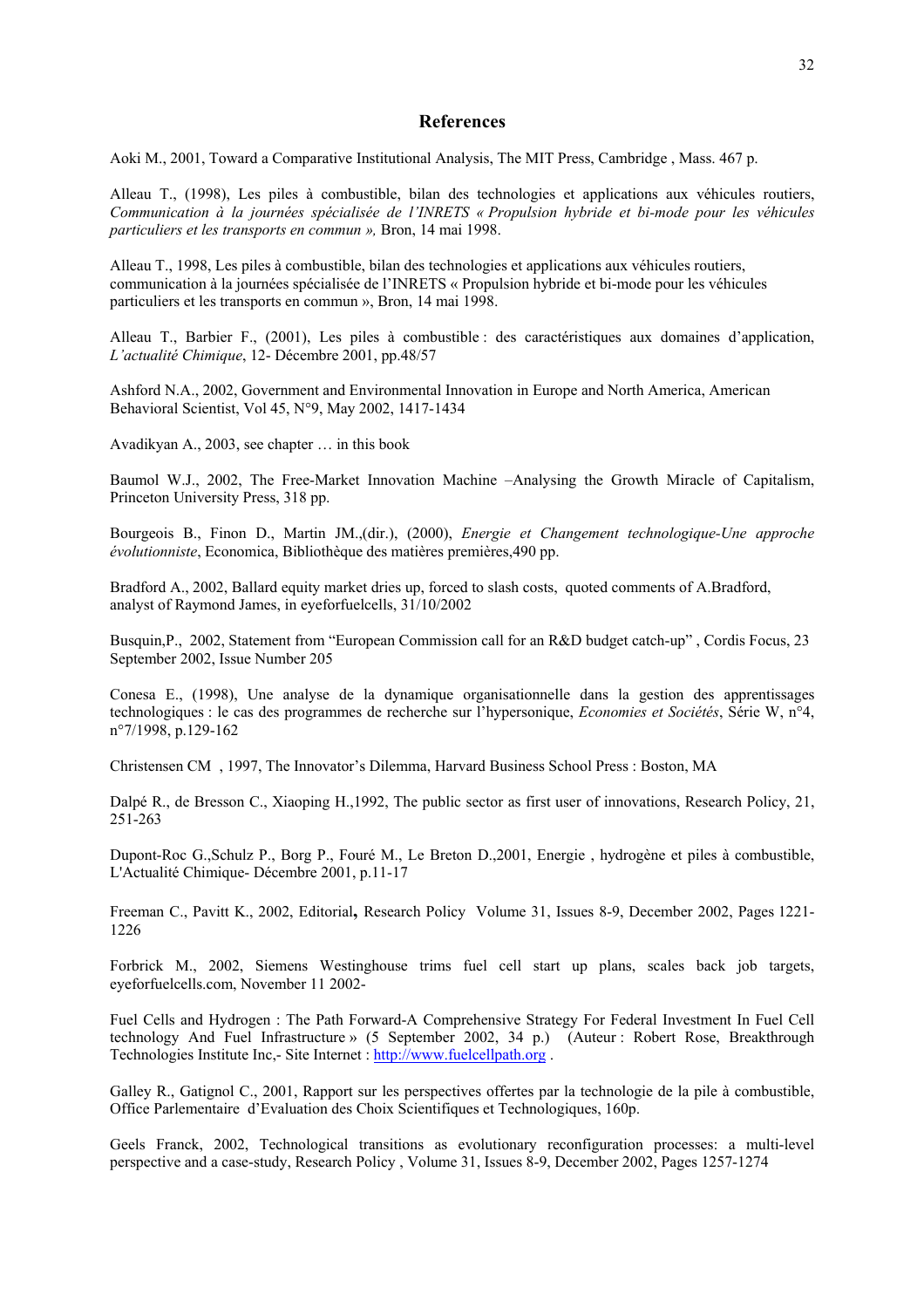IEA/EET , 2002, Brief Status Reports on Implementing Agreements ( 9 April 2002)

Guilhon B, 2001, How to characterize markets for knowledge?, Chapter 1, p.3-20, in Guilhon B. (eds.), 23001, Technology and markets for knowledge, knowledge creation, diffusion and exchange within a growing economy, Kluwer Academic Publishers

Jacobs D., 1998, Innovation policies within the framework of internationalization, Research Policy, 27 (1998) 711-724

Jacquier-Roux V., Bourgeois B., (2002), Internationalisation des activités technologiques des firmes et attractivité des pays hôtes : le cas des industries de l'énergie, *Communication à Journées d'étude organisées par le Centre Walras-16-17 Mai 2002*- Connaissances technologiques : concentration, marché et valorisation - Mimeo, 25 p.

Jacquier-Roux V., Bourgeois B., (2003), Dynamique des firmes et des Systèmes Nationaux d'Innovation dans la distribution mondiale des connaissances dans le domaine des piles à combustible, Grenoble, Mimeo, 20p.

Lequeux G., 2001, European Perspectives for Fuel Cells in the EU/US -, Communication au Séminaire SECA du DOE, Arlington Workshop March 29-30, 2001, http://www.seca.doe.gov/Events/Arlington/arlington\_presentations.htm

Link A.N., Paton D., Siegel D., 2002, An analysis of policy initiatives to promote strategic research partnerships, Research Policy, Volume 31, Issues 8-9, Pages 1459-1466

Mima Silvana, (2000), L'émergence d'une innovation radicale : les piles à combustible dans leur applications stationnaires et mobiles, Chapitre 4, pp.125-157 in *Bourgeois, Finon, Martin,(dir.), 2000, Energie et Changement technologique*, op.cit

Mowery D.C., 2001, Technological Innovation in a Multipolar System : Analysis and Implication for U.S. Policy, Technological Forecasting and Social Change 67, 143-157

Mowery D.C., and Simcoe T., 2002, Is the Internet a US invention?––an economic and technological history of computer networking , Research Policy Volume 31, Issues 8-9, December 2002, Pages 1369-1387

National Academies, (2002), *Energy Research at DOE: Was It Worth It ? Energy Efficiency and Fossil Energy Research 1978 to 2000*, National Academy Press,

National Academies, 2002, Energy Research at DOE: Was It Worth It ? Energy Efficiency and Fossil Energy Research 1978 to 2000, National Academy Press,

Orselli J, Chanaron J.J., 2002, Le lobbying en faveur de l'hydrogène est bien organisé- A qui profite le spectacle ?, La Recherche , 357, Octobre 2002, p.70-73

Roseboth R., 2002, Fuel Cells and Hydrogen: The Path Forward : A Comprehensive Strategy For Federal Investment In Fuel Cell Technology And Fuel Infrastructure, September 5, 2002, [http://www.fuelcellpath.org/Embargoed%20summary.pdf](http://www.fuelcellpath.org/Embargoed summary.pdf).

SAE Automotive Engineering On Line, 2002, Fuel cells start to look real- Direct hydrogen, : <http://www.sae.org/automag/features/fuelcells/fuelcell4.htm>

Sloane Christine, 2002, whose comments are quoted in "Michigan's Next Energy Facility Attracts Alternative Energy Companies"- Eye for Fuel Cell -8/8/2002

Spencer A., 2002, Keynote address to the Global Forum on Personal Transportation, Dearborn, Michigan U.SA, 12 th of November 2002-12-06

Steinerman P.P., (1999), R&D for new automotive technologies : the case of fuel cells, *International Motor Vehicle Program (IMVP)*, Mimeo Draft, MIT, 28 September 1999, 26 p.-